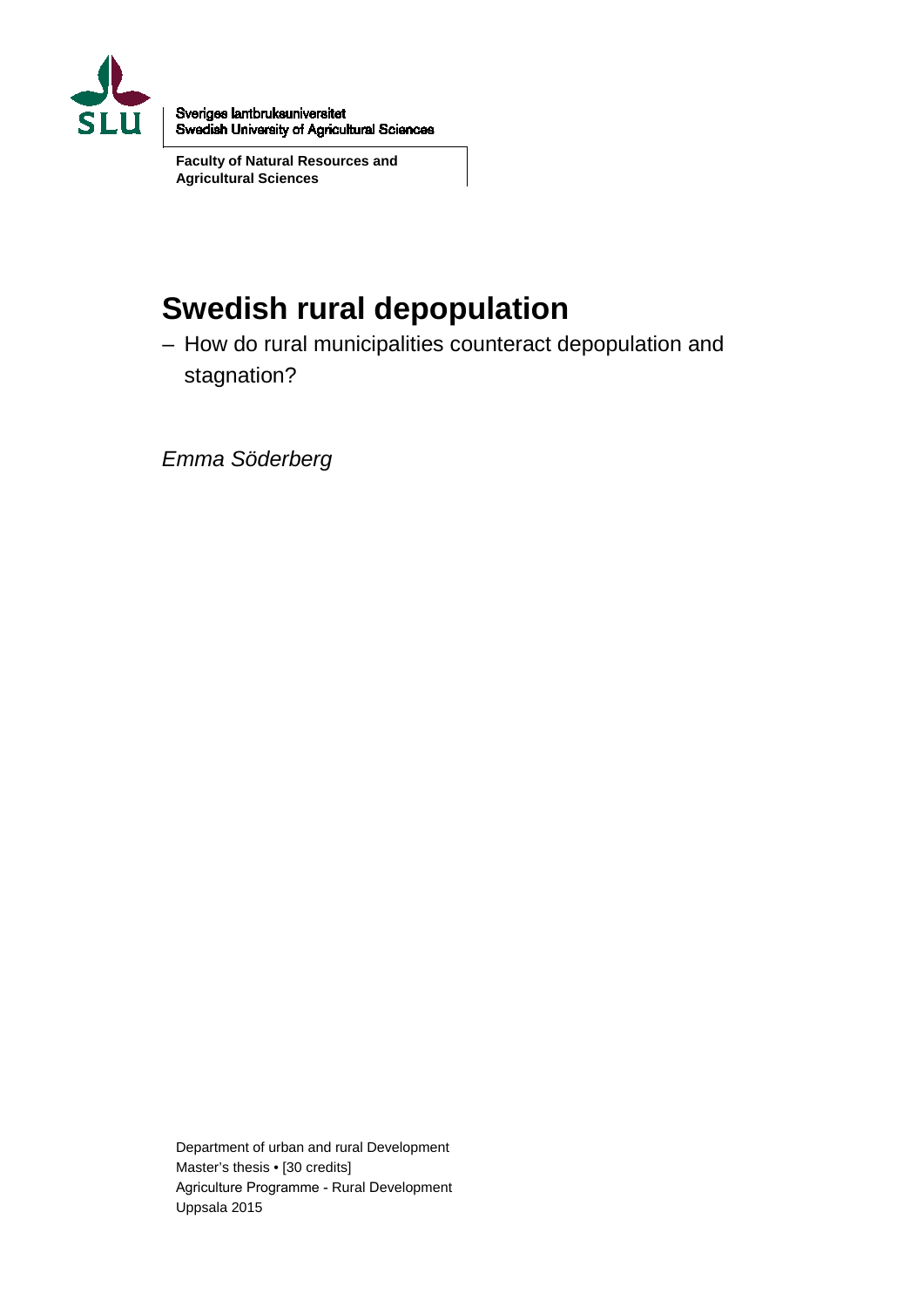## **Swedish rural depopulation**

– How do rural municipalities counteract depopulation and stagnation?

#### Emma Söderberg

| Supervisor: | Erik Westholm, SLU,<br>Department of urban and rural development     |
|-------------|----------------------------------------------------------------------|
| Examiner:   | Orian Bartholdson, SLU,<br>Department of urban and rural development |

**Credits**: 30 HEC **Level**: Second cycle, A2E **Course title:** Master's thesis in Rural Development and Natural Resource Management Course code: EX0777 **Programme/Education:** Agriculture Programme - Rural Development **Place of publication:** Uppsala **Year of publication:** 2015

**Online publication:** http://stud.epsilon.slu.se **Keywords:** municipality, adaptive strategies, place marketing, demographic decline, depopulation, rural development

**Sveriges lantbruksuniversitet Swedish University of Agricultural Sciences**

Faculty of Natural Resources and Agricultural Sciences Department of Urban and Rural Development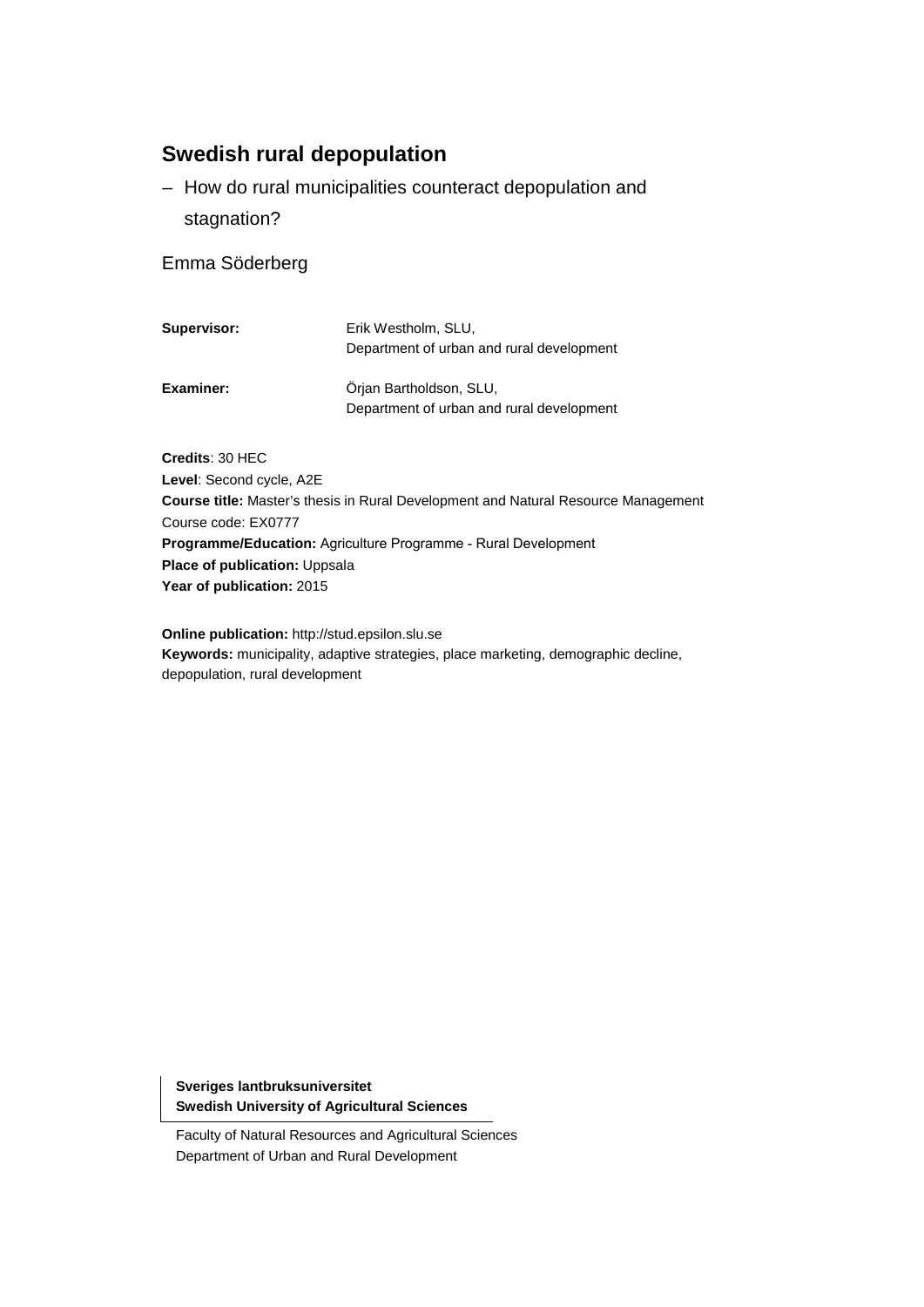## **Abstract**

About half of the municipalities in Sweden are experiencing a demographic decline and most of these are rural. With continuous urbanization, they are losing both social and economic capital. Social capital is lost if few of the inhabitants can, or want to, stay. This leads to a diminishing tax base and loss of potential to provide sufficient public services, which could lead to even more people deciding to leave.

This thesis addresses the strategies and actions taken by municipal leadership in order to adapt to rural depopulation. I have conducted a qualitative investigation in three municipalities in the rural mining region Bergslagen. The region was once the heartland of emerging Swedish industrialization. The three municipalities chosen, Hedemora, Hofors and Smedjebacken, have all experienced a demographic decline of more than 10 % since 1990. Mainly through interviews I have tried to find out what capacities and assets are needed to counteract rural depopulation and how the political and bureaucratic leadership act so as to accomplish this. Have any long-term adaptive strategies to handle depopulation been formulated?

The key finding of this study is that none of the chosen municipalities have any long-term strategies to adapt to a declining population. Instead I was able to identify implicit short-term adaptive strategies in the following categories: place marketing, free-time activities, affordable housing, commuting, shutting down schools, demolition of buildings, geriatric care, collaboration and future municipality mergers. The unique occurrences in this study were how the interviewees perceived their situation differently.

*Keywords: municipality, adaptive strategies, place marketing, demographic decline, depopulation, rural development*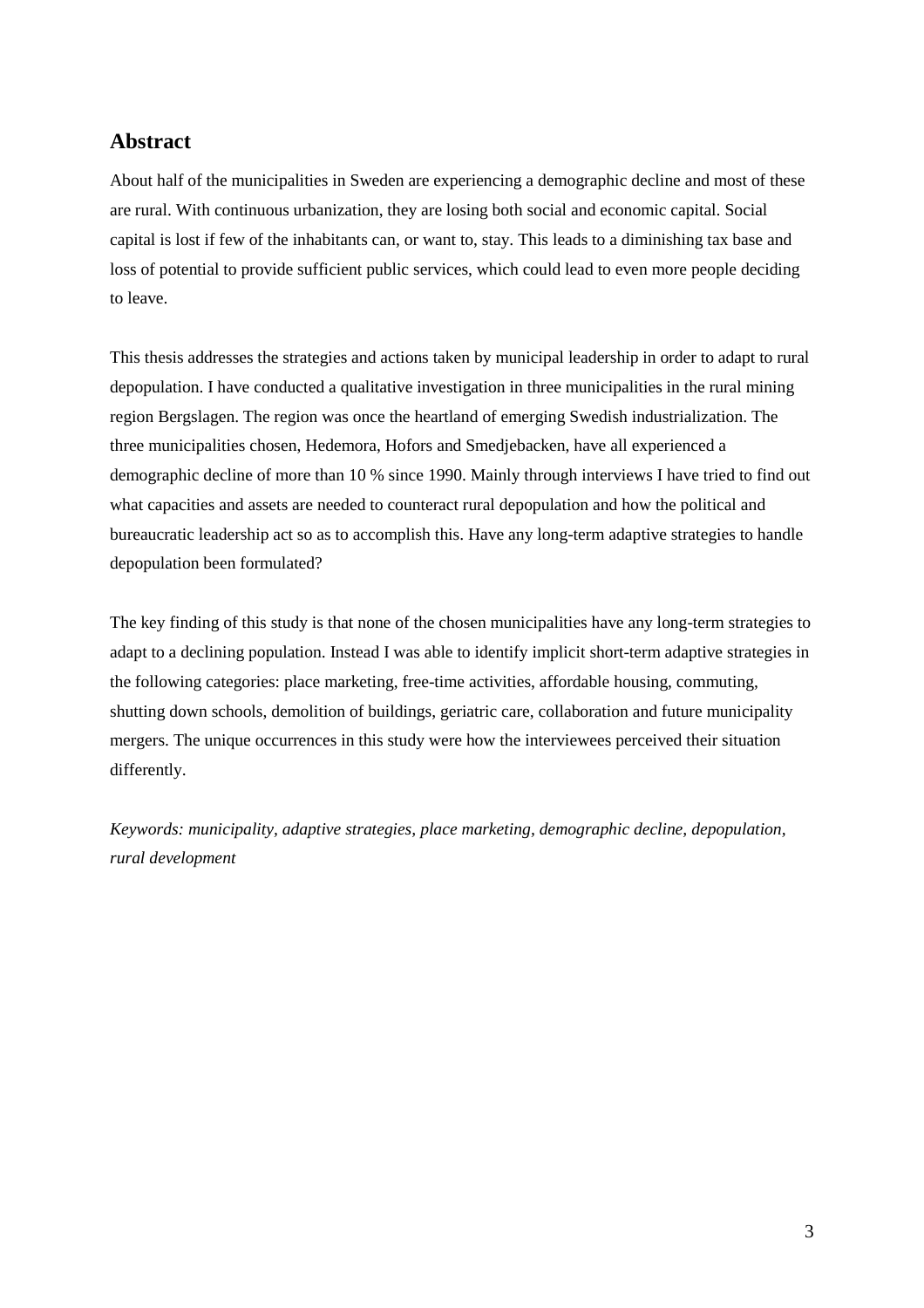## **Table of contents**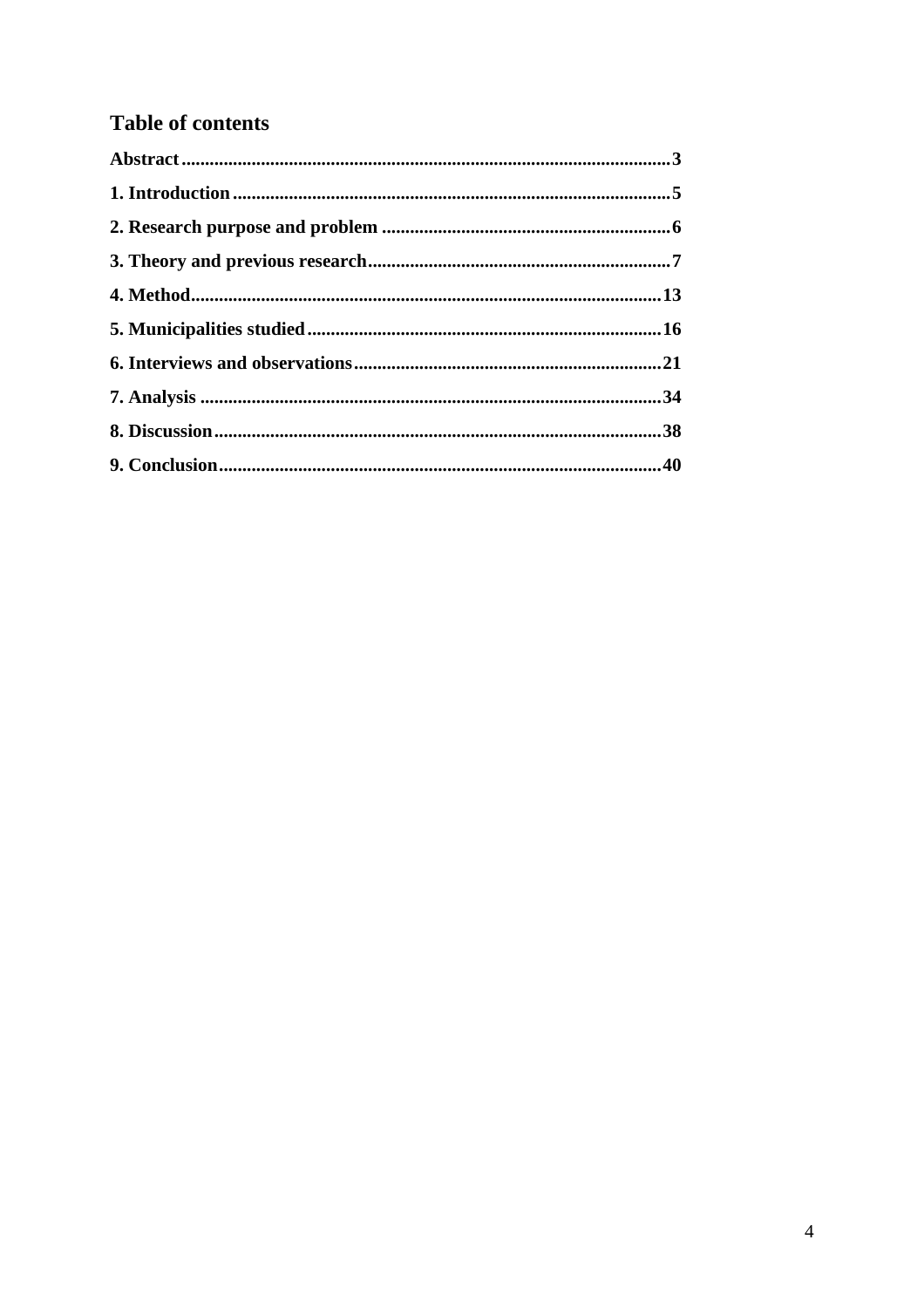## **1. Introduction**

Urbanization has been a global trend ever since World War II. Cities grow rapidly, especially in the highly developed economies of the world. There are numerous reasons to this phenomenon. People move to cities in search for jobs, education, services, entertainment, social networks and a better life in general. Whether this is a desirable trend is of minor importance to the present study; it may simply be taken as an empirical fact. The backside of urbanization is rural depopulation and decline of minor population centers, some of which may even be located quite close to the urban growth centers.

Rural decline in the western part of the world might be an inevitable evolution; however, it is very hard to consider it a desirable one. Those who do not leave for the cities in Sweden are often likely to gradually face worsening economic and social opportunities. Job openings decline. Local tax bases decrease. Communal and commercial services are less accessible than previously. Even though potentially there might be some advantages for a decreasing population, such as easier access to affordable housing, or possibly some improvements to the environmental qualities, it is quite natural to expect the rural population in declining rural areas to consider the decline a problem that calls for action and change. In particular, one would expect local authorities in declining rural areas to take action in order to reverse the trend, or at least make plans for preventing its negative consequences.

In the present thesis I conduct a qualitative investigation of the potential strategies to counteract consequences of rural decline in three municipalities in a rural region of Sweden, Bergslagen. The region was once the heartland of the emerging Swedish industrialization. The three municipalities chosen, Hedemora, Hofors and Smedjebacken, are all experiencing demographic decline since at least a couple of decades.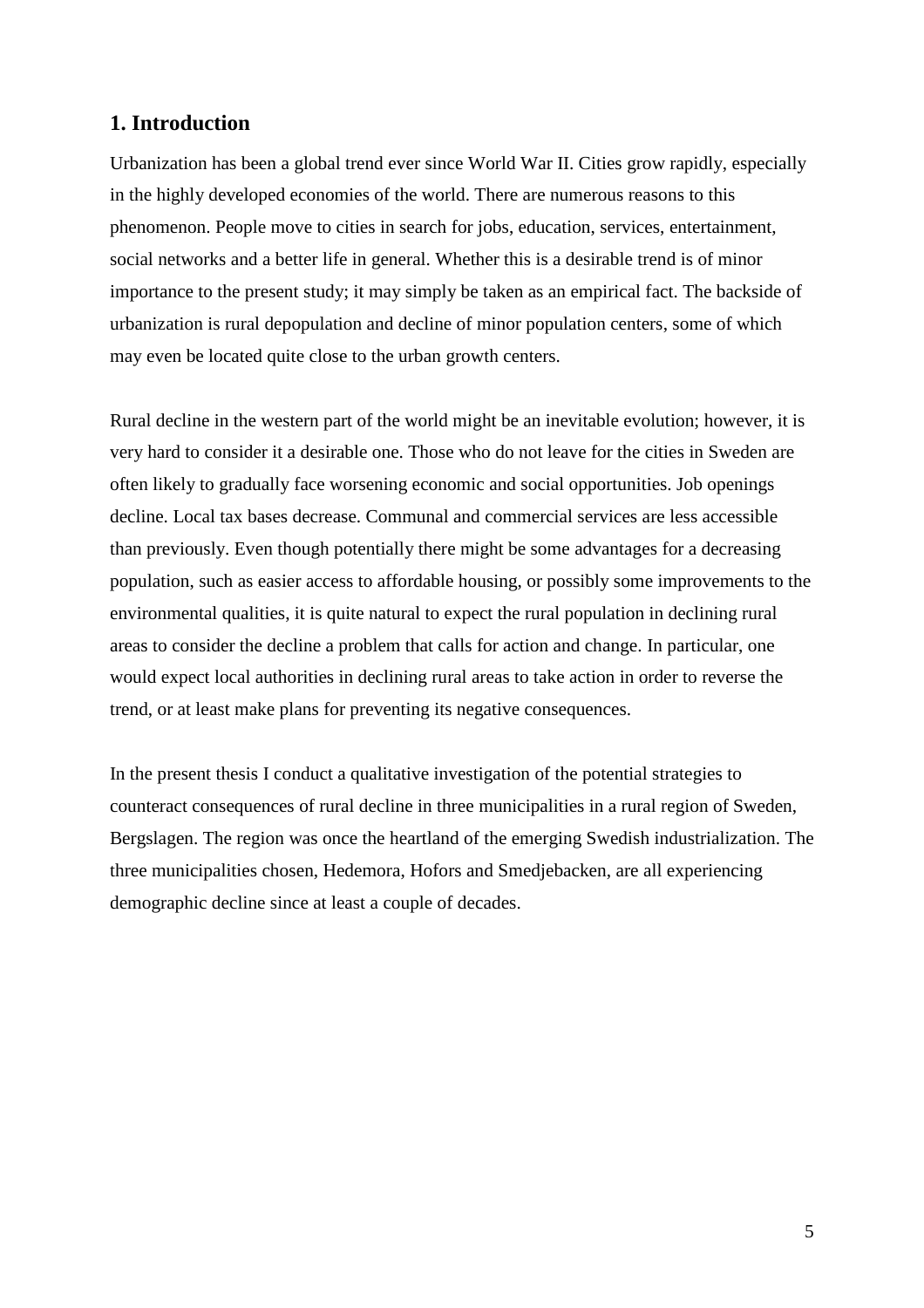## **2. Research purpose and problem**

About half of Sweden's municipalities are experiencing a demographic decline. In this thesis, three of those were selected and a case study was performed to determine if strategies to tackle coming demographic challenges, and adapt, had been formulated. The chosen municipalities: Hedemora, Hofors and Smedjebacken, are situated in the same geographical area and have shown a significant (more than 10 %) decline in inhabitants between 1990 and 2013. An examination of what kind of approaches these municipalities have to face the future was performed through qualitative studies. There are few studies on the subject of adaptive strategies to demographic decline in Sweden. The purpose of this study has been to contribute to that research gap.

Mainly through interviews with municipal representatives, I have tried to get a sense of their perception of the ongoing changes of a declining and aging population as well as their strategies to handle the problems that follow with it. The analysis of the empirical material has been complemented by previous research and analysis of available demographic statistics.

#### *Hypothesis*

Hedemora, Hofors and Smedjebacken have for long faced demographic decline and the problems that it brings. They have therefore formulated long-term strategies to tackle this issue and adapt to a smaller population.

#### *Research questions*

What capacities and assets are needed to counteract rural depopulation and how do the political and bureaucratic leadership act so as to accomplish this? Have any long-term adaptive strategies to handle depopulation been formulated in the chosen municipalities under study?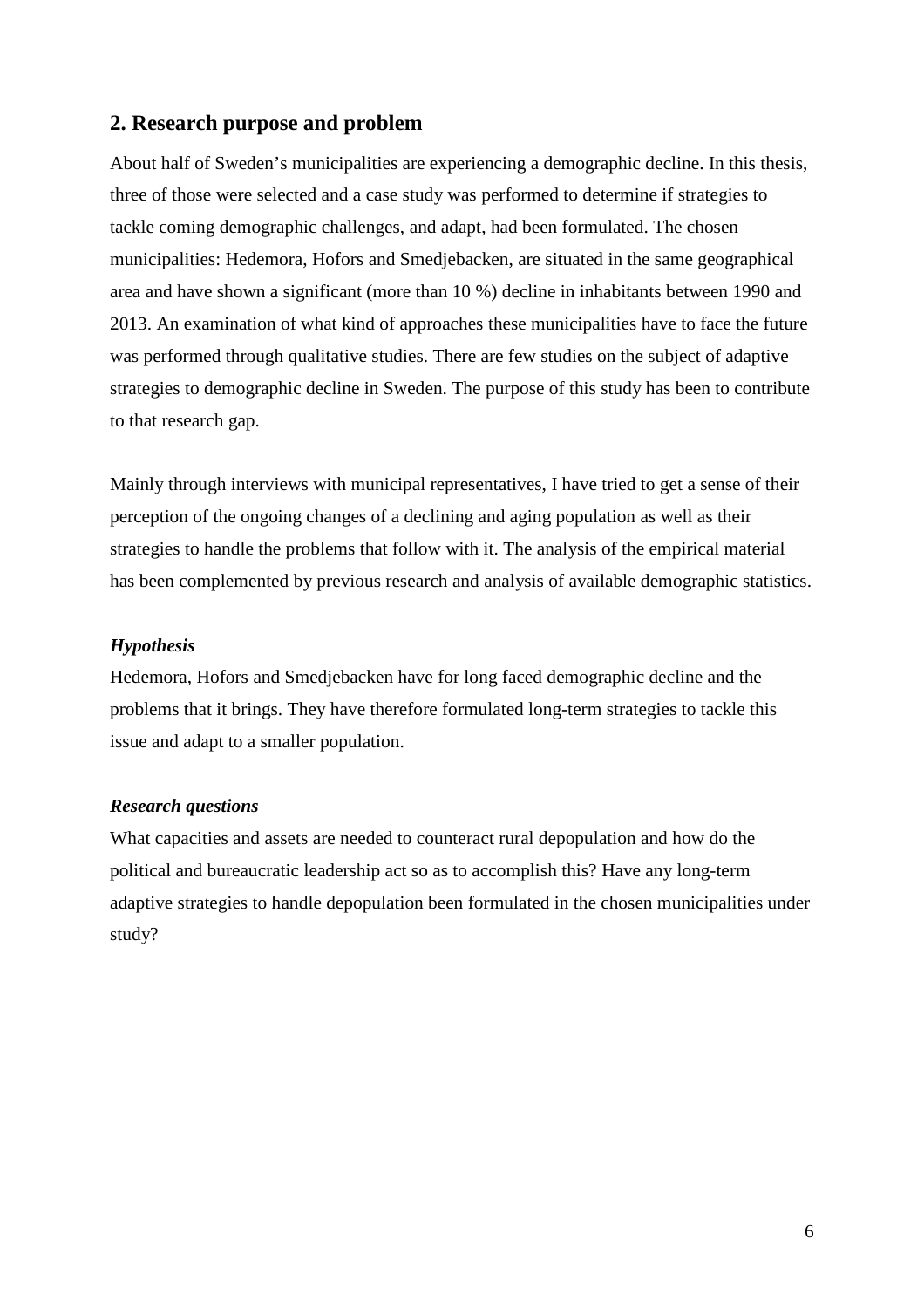#### **3. Theory and previous research**

#### *Rural areas*

A population center is defined by Statistics Sweden as having at least 200 inhabitants and a maximum of 200 meters between the houses. Anything more sparsely populated than this is considered to be a rural area (Statistics Sweden). The Swedish agency for growth policy analysis has created a model where five degrees of geographic accessibility to urban areas of different sizes are shown; very high, high, medium, low and very low. The population decline in rural areas of Sweden has continued and the cities keep on growing. In rural areas where there is a low or very low accessibility to urban areas, grocery stores, schools and businesses are closing (Råbock, 2010). But even though the municipalities under study in this thesis have been classified as having high accessibility to urban areas, they have still experienced a longterm population decline, a development that seems unlikely to halter. This might be because the concentration of population also occurs within the region as well as nationally (Swedish government official reports, 2015).

#### *Urbanization*

Urbanization is an ongoing trend in Sweden<sup>[1](#page-6-0)</sup>. The country's concentration of population has proceeded since the 1930's, which has created various problems in rural areas. While costs for healthcare are increasing, tax revenues are decreasing in depopulating rural areas. To balance this, a state subsidy is given to municipalities with a declining population to compensate for the uneven tax revenues across the country (Dahlberg & Rattsø, 2010). According to Korpi (2004) this transfer of money from richer to poorer municipalities is really an economic transfer between generations. Many elderly people stay on the countryside while the young ones leave for jobs in the cities.

But why would young people not leave for the cities? In the book "Triumph of the city", Glaeser (2011) argues that the invention of the city is what makes the human species so successful in developing prosperous societies, and that the physical closeness to others is key in that success. One proof of this is the cities' survival despite the technological development that has made it possible for people to communicate all over the world.

<span id="page-6-0"></span> $<sup>1</sup>$  Population decline in rural areas could primarily be a cause of reduced economic assets that could</sup> have occurred from centralization induced from a state level. This is not further investigated in this thesis since it falls out of the limitations for content; concerning strategies for handling demographic development on a municipal level.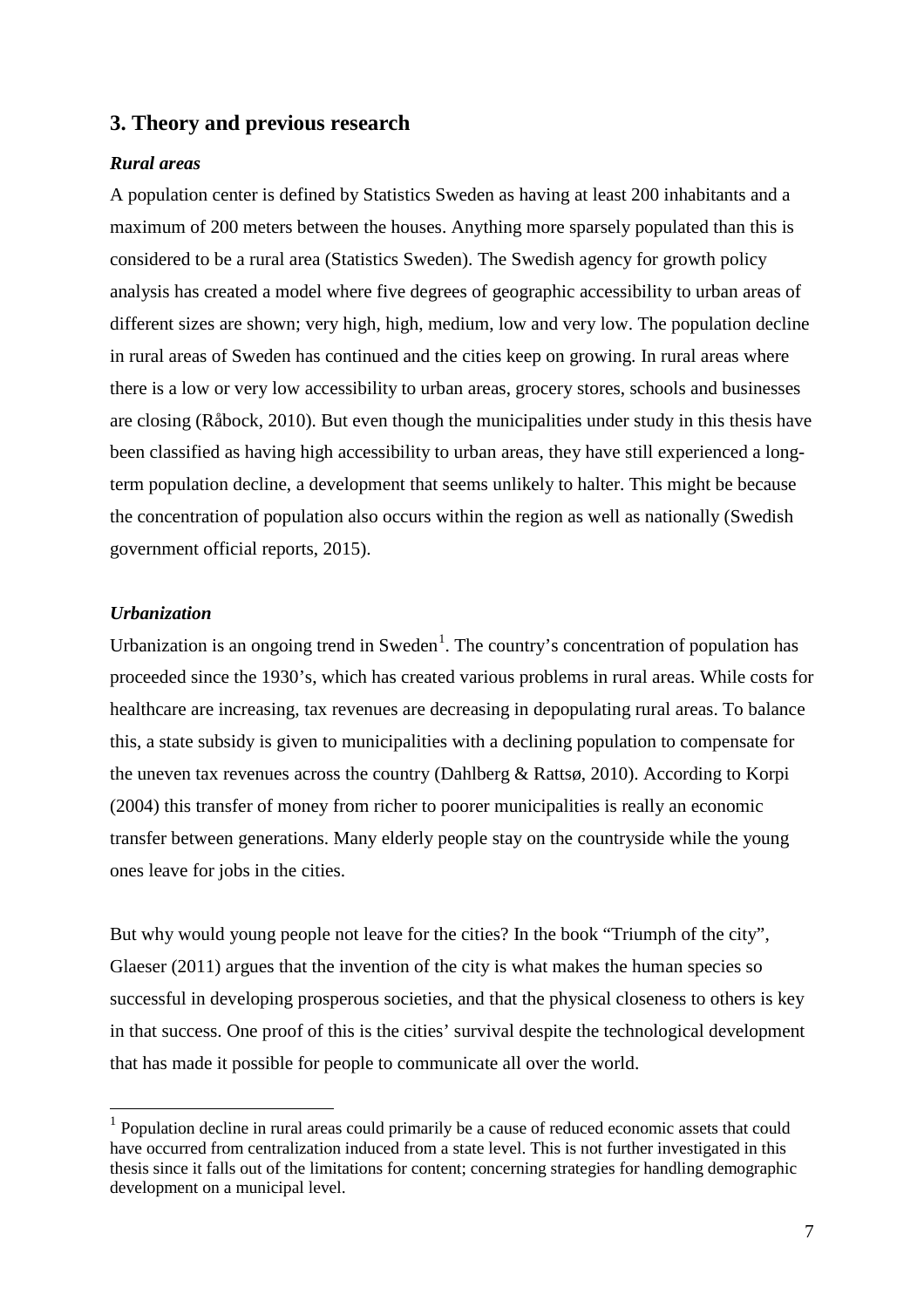*"Despite the technological breakthroughs that have caused the death of distance, it turns out that the world isn't flat; it's paved. The city has triumphed.* (Glaeser, 2011, p. 4)

Glaeser states that urbanization is not always profitable for all its citizens and that all cities are not destined for splendor, but overall he believes that people living in cities are generally happier and wealthier than those living in suburban or rural areas (ibid).

#### *Growth*

Demographic development is closely related to economic development. As mentioned, tax revenues decrease when the population declines, which makes it harder for municipalities to attract new inhabitants, which in turn will be discouraging for companies seeking a new place to establish. According to Westholm (2004) economic and demographic growth in all parts of Sweden is not the most likely scenario, and taking growth for granted when making local strategies might lead to unsuccessful investments. Predicting the future demographic development seems to be a helpful if not necessary tool in deciding on when and where to make investments. Muilu and Rusanen (2003) claim that an indicator that can be used to predict the demographic future for rural areas is the number of young people living there. They state that if the number of young people living in a rural area is declining, it is likely that a total demographic decline in that area will continue.

Another study made on rural population decline in British Columbia showed that appreciating the role of *place* in economic development could reverse the trend, generating economic and demographic growth. According to the authors this should be accomplished through strategic investments targeting the local assets, specifically linked to that place. In the municipalities under study in this thesis such local assets might include historical features such as closed mines, now used as tourist attractions. However, the chances of keeping up the growth are depending on whether or not the local society gets to benefit from the profits (Markey et. al., 2008).

#### *Planning*

Planning for the future is of great importance on all levels of society. The graver the consequences for those who are affected by unforeseen problems, the greater the need for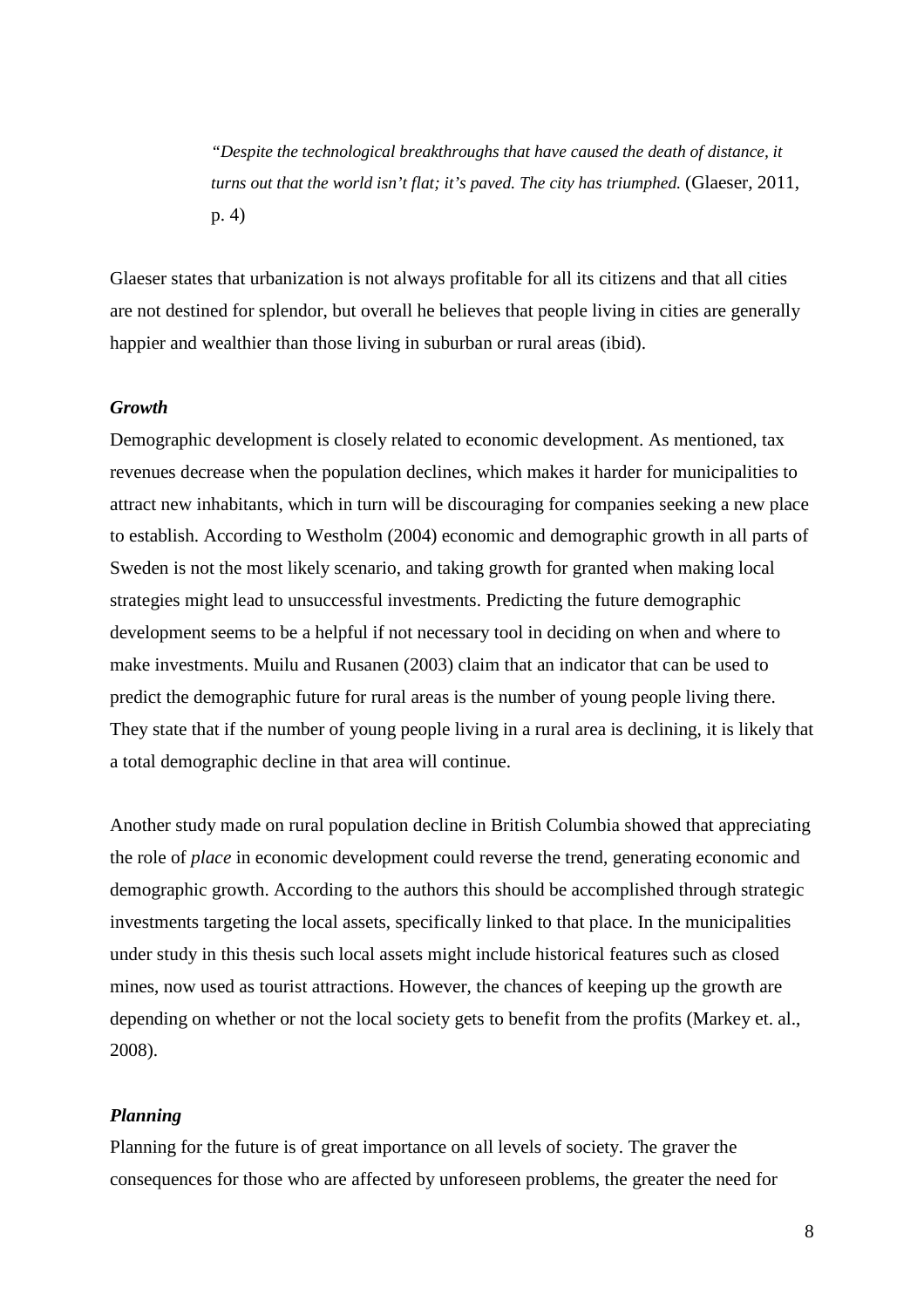planning (Nyström, 2003). Municipal health care, for example, would not work without proper planning; a home care visit missed could have acute consequences.

When engaging in municipal planning, needs are expected to be met within three main categories of development: economic, environmental and social sustainability (Andersson et.al., 2013). The most frequently quoted definition of sustainable development is that from the World Commission on Environment and Development's – WCED's – report "Our common future", also known as the "Brundtland report".

> *"Sustainable development is development that meets the needs of the present without compromising the ability of future generations to meet their own needs."* (WCED, 1987)

Many projects do not live up to this vision, and the definition of the concept sustainability is constantly changing. What is sustainable might need to be reevaluated in a context of what a certain place needs with the assets available in a certain time.

#### *Adaptive strategies*

In an interview-based case study, performed in rural municipalities in Sweden, four categories of adaptive strategies to demographic decline were identified by Syssner (2014).

- Cutbacks, rationalization and shifting of priorities.
- Trans-municipal collaboration
- Demolition of municipal buildings
- Collaboration with civil society

In the study, informants were generally not keen on talking about the municipality's development in terms of adaptive measures to a declining population. Instead they focused on solving the problems that followed through efforts to boost the economic growth (Syssner, 2014). The strategies identified by Syssner were also found in the cases chosen for this thesis. These will be further investigated in the analysis of the empirical results.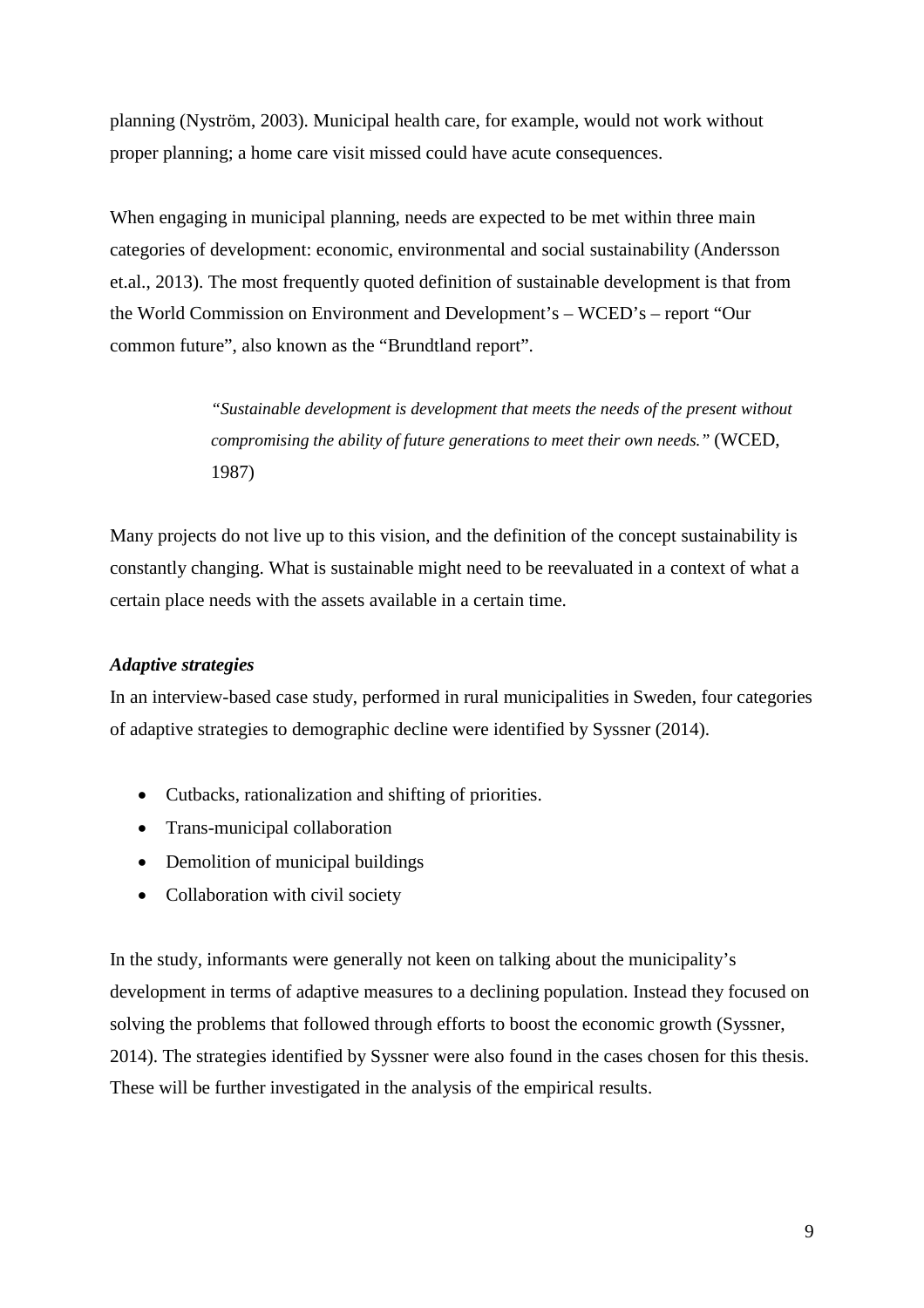#### **Place marketing**

One type of strategy to adapt to the demographic development in rural Sweden is place marketing. The concept of place marketing is now an established strategy to attract visitors or citizens in most Swedish municipalities (Jakobsson, 2009). By presenting images to influence peoples' perception of a place, the hope is to show suitability for a certain purpose. That purpose can be for investment, enterprise, residence or recreation (Ward, 1998).

There are good and bad examples of attempts to market municipalities. As municipalities try to live up to the national expectations of demographic and economic growth, not all attempts are as successful as the one made in the rural municipality of Bräcke in the Swedish north. A case study performed by Niedomysl (2007) showed that efforts to promote growth could be very successful. In the case of Bräcke, a marketing campaign targeting families living in the Stockholm region with children about to start first class in school was performed. The campaign caught the attention of many newspapers and television programs. Flyers were sent out and the message reached many within the target group. This led to a substantial number of families actually moving to Bräcke and settling down there. This type of campaign is a typical example of place marketing.

Niedomysl (2007) means that municipal policy makers might feel a need to act and do *something* in a time of crisis and the results of such efforts might not always be as successful as in the case of Bräcke. There are unfortunately several examples of these types of more or less failed efforts. The documentary moviemaker Martin Borgs has worked with issues surrounding the use (or misuse) of tax revenues in Swedish municipalities. He wrote the book "365 ways of wasting your tax money" which was later made into a documentary movie called "Someone else is paying" premiering in august 2014. In the book, Borgs gives numerous examples of failed attempts of place marketing in Swedish municipalities; ways of "*putting the municipality on the map*" (Borgs 2014). Some examples mentioned in the book are millions of Swedish crowns spent on projects such as building the largest moose in the world, sponsoring a music festival that a year later went bankrupt and an attempt to attract tourists to participate in historical tours in a grindstone mine that only ended up receiving a few hundred visitors, in total (idib).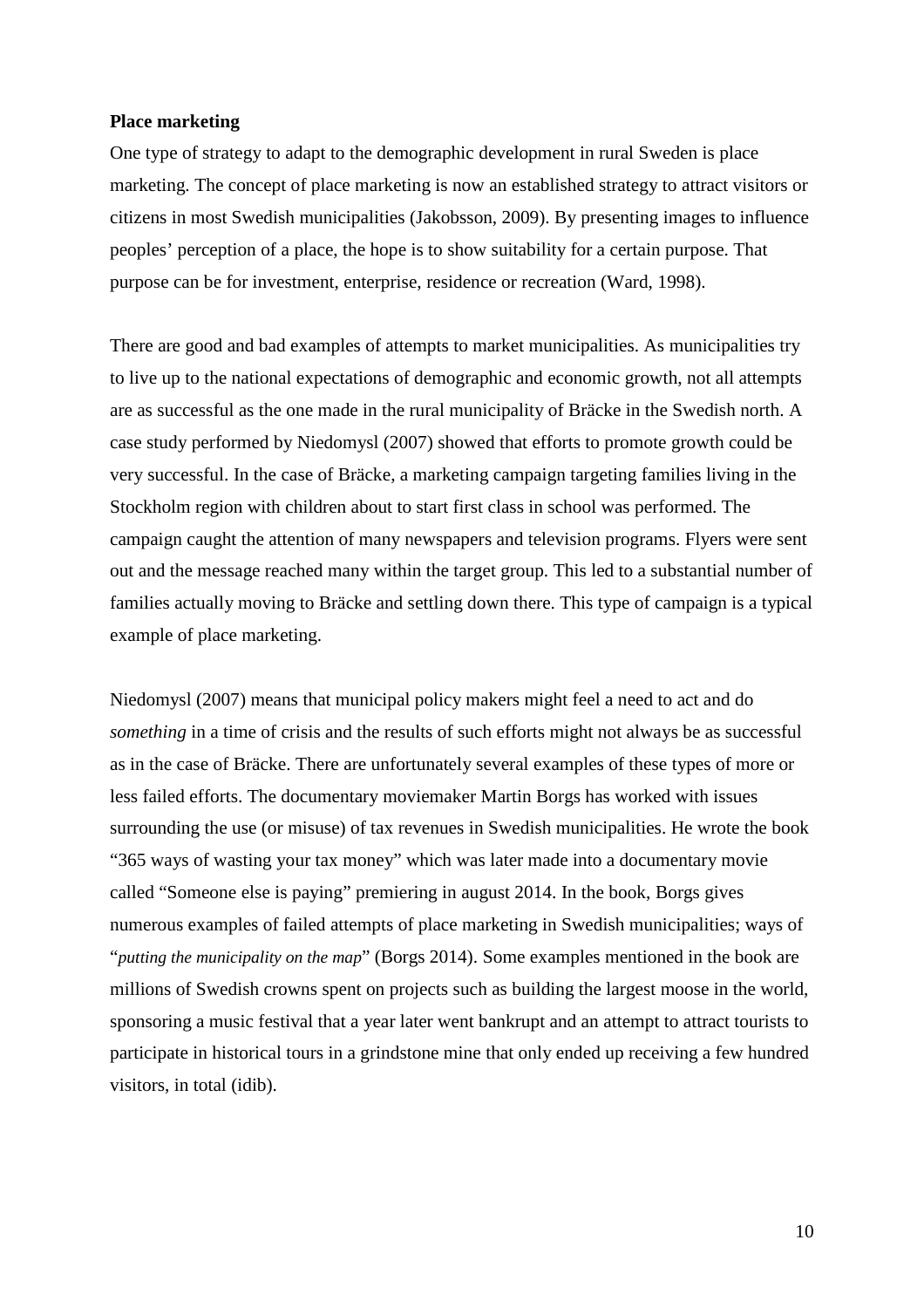#### *Capitals*

In rural Sweden, many municipalities struggle with social sustainability. There are also other capitals reducing, apart from social capital, as the population continues to decline. Carle (2007) presents the following capitals, introduced by the sociologist Pierre Bourdieu, that are desirable in the lives of individuals as well as in communities: social capital, cultural capital, symbolic capital and economic capital. Instead of viewing these capitals as something that individual persons possess, I have applied them to what assets the selected case municipalities have. The assets will be defined in the section Discussion of this thesis.

Social capital is having profitable social contacts. In the chosen municipalities for this study the young people in particular are leaving an aging and declining population. This creates a ripple effect as fewer children are born and the population continues to decline. Cultural capital is found partly in music and literature, partly in education and approach. In a declining municipality, the cultural capital is closely connected to the social capital. To gain more cultural capital the municipal leaders focus on attracting young and highly educated persons to reside in the municipality. Westlund (2013) states that a social connection between worker and employer in industrial communities where one main industry employs the majority of the population has created a certain culture. In this culture, known as *Bruksanda* in Swedish, there is a strong bond where the workers are loyal to the company and the company makes sure there are job opportunities for the workers. In the past this culture was profitable for both parties but has over time created a community with poor entrepreneurial spirit.

Symbolic capital is a power structure built up by symbolic values in education, titles or apartments for example (Carle, 2007). Local assets can come to good use in creating a better symbolic capital for the chosen municipalities of this study. Symbolic capital could be gained in developing the recreational assets such as tourist attractions in the mines.

Economic capital is the supply of money and assets that the municipalities have (Carle, 2007). With a reduced number of inhabitants the tax base income for the municipality is subsequently reduced. As young people leave the rural areas a smaller percentage of the population stays are in the working force, which also means that fewer companies are likely to establish their businesses there.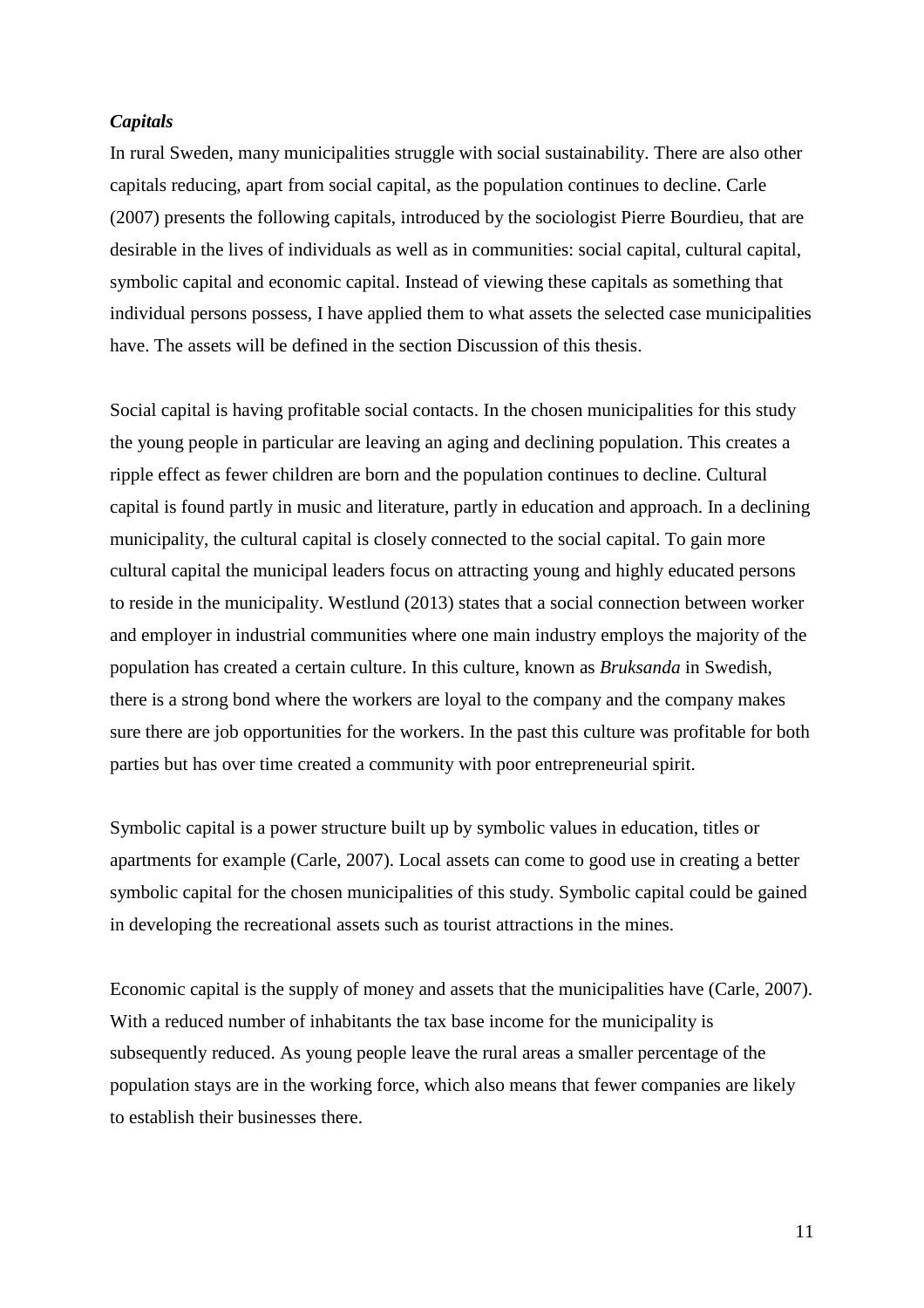#### *Discourse analysis as theory*

Discourse analysis aims at understanding the social as a discursive construction. Discourse creates and is created through social norms and values. Language is structured in patterns that we follow when expressing ourselves socially in speaking or writing. Therefore, the term discourse analysis means an analysis of these linguistic patterns (Winther Jørgensen & Phillips, 1999). The societies studied in this thesis are to a large extent shaped by political and economic assets. To find common denominators in these cases the language is translated and analyzed in its context.

How we perceive a situation will affect the decisions that we make. In a municipal lead setting; decisions will take the form of strategies and policymaking. In this report, the word discourse is used in a most open sense, regarding all forms of spoken and written empirical data, as it has been defined by Gilbert and Mulkay (1984).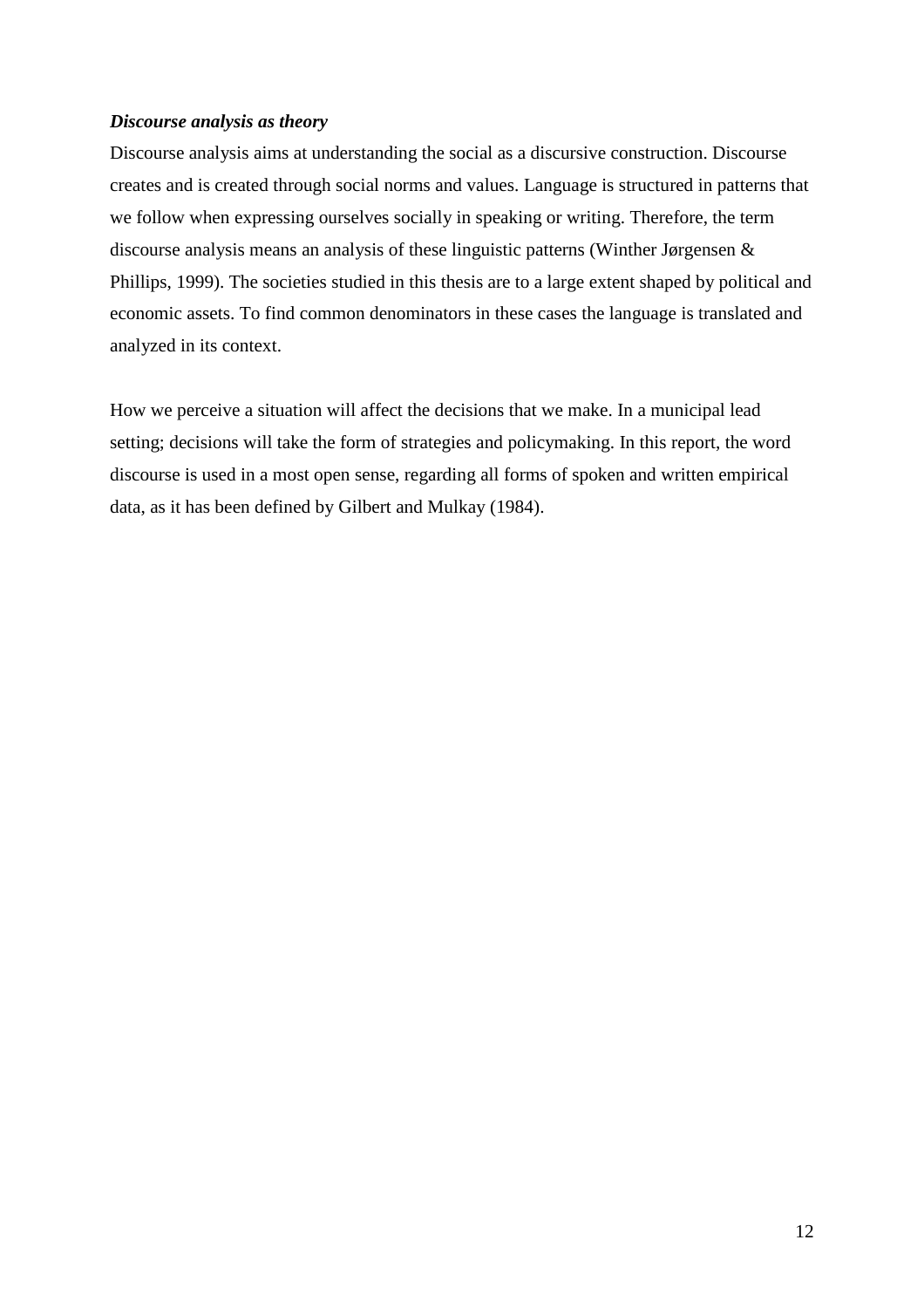## **4. Method**

#### *Selection of cases*

I have based my selection of municipalities on the "most similar method" described by Seawright and Gerring (2008), where the cases are similar on all the measured variables except for the one concerning the inquiry of the study. In this study the variable of interest is the adaptive strategies these municipalities have (or have not) adopted to cope with the population decline. In order to distinguish these adaptive strategies I have chosen three municipalities that are as similar as possible on all other variables, namely the following.

All three municipalities have shown a significant decline (more than 10 percent) in inhabitants from 1990 to 2013 (Statistics Sweden). They have similarities in historical background, natural resources, job opportunities and proximity to larger cities, as will be shown further in the description of the municipalities.

I decided to limit the number of cases to three. I would not have had time to visit more places than that in the time frame given for this report, without jeopardizing the quality of the results. After considering these parameters I decided on three municipalities located in the mining district of Bergslagen in the central parts of Sweden: Hedemora, Hofors and Smedjebacken.

#### *Interviews*

Since I wanted to understand how the municipal clerks and politicians reflect and perceive the population decline, interviews was the best methodological choice. I conducted interviews with two persons in each municipality; the Council mayor and the Chief executive<sup>[2](#page-12-0)</sup>. The length of the interviews varied from 45 minutes to 1 hour 10 minutes and were all recorded. I asked them questions about their current situation and their thoughts about the future. I wanted to find out if they have any adaptive strategies to deal with the long-term demographic decline. Afterwards, the recordings were transcribed and the material categorized and analyzed.

Using interviews as a source of information can in many ways be favorable. For one, it allows for direct observation where subtle moods and attitudes can be noted. It also gives the interviewee the possibility to bring up subjects that the researcher had not thought of asking

<span id="page-12-0"></span> <sup>2</sup> My own translations of the Swedish concepts *Kommunalråd* and *Kommunchef*.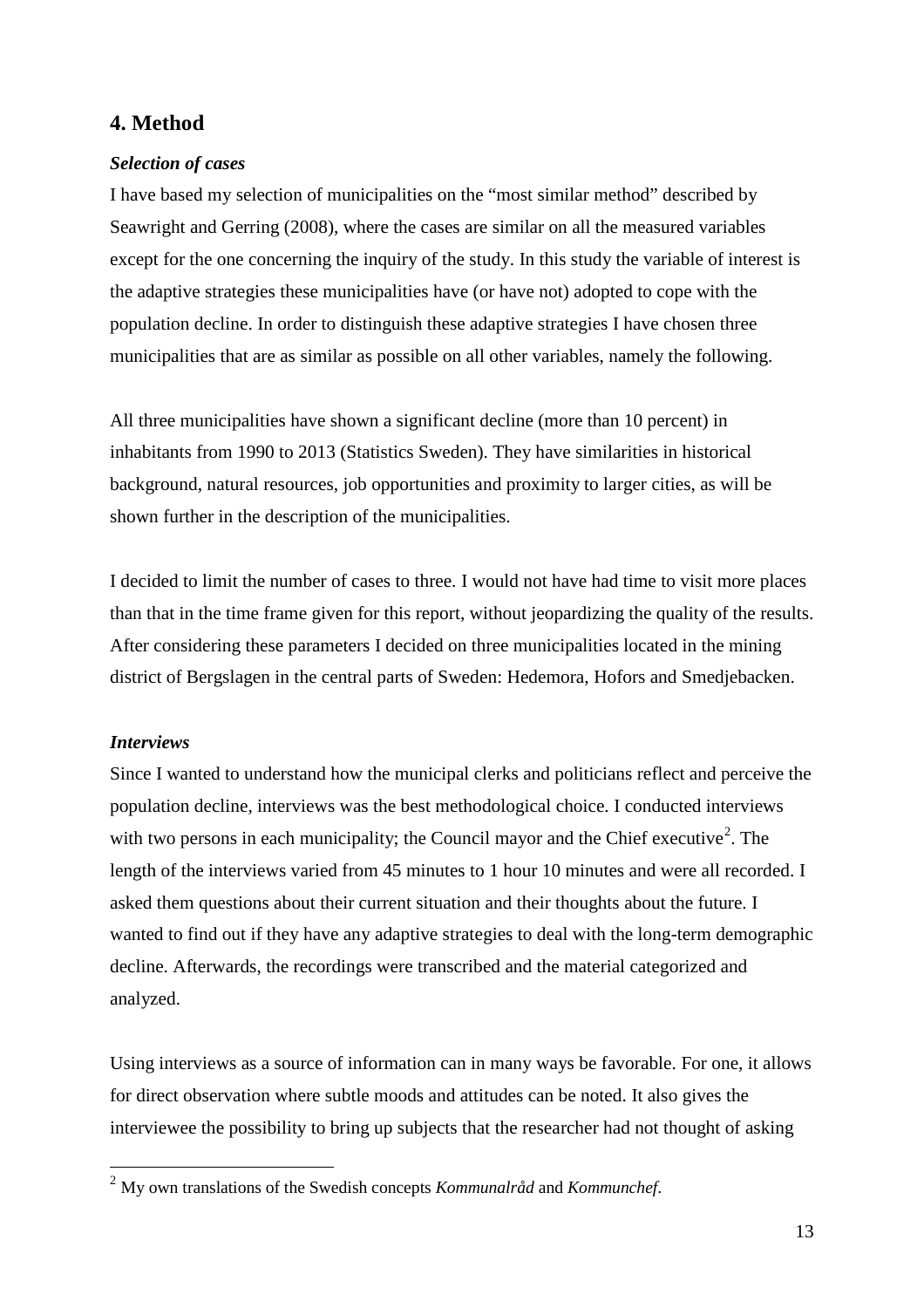about beforehand; a possibility that is limited or nonexistent in surveys. When using a semistructured interview technique, one allows the person being interviewed to (partly) shape the form of the conversation. The formulation of the questions might vary depending on the situation, and the interviewee is able to answer more freely in their own words (Teorell  $\&$ Svensson, 2007). The view the municipality leaders have on the demographic development will affect what decisions they make and how they plan for the future. This is why I chose an interview technique that would allow for the interviewees to describe the situation in their own words; to understand why they have made the decisions they have regarding local development strategies.

The interviews were performed in Swedish and any quotations used in this report have been translated to English by me. The full interview guide is attached in Appendix 1.

#### *Discourse analysis as method*

To analyze the material gathered from interviews and texts I have used discourse analysis as a method. By analyzing the discourses used in the interviews from the studied case municipalities I was able to find common denominators, as well as differences, and make comparisons. By making an effort to understand people's attitudes I also gained a better understanding of why they make certain decisions.

Regarding analysis of interview material, different individuals will describe the same event differently. Even one person could have somewhat contradicting recollections of the same event when asked to describe it twice. This means that there is no definite 'truth' in the information gathered from spoken sources. It is, however, possible to distinguish what attitudes lies behind the statements (Alvesson & Sköldberg, 2009).

I have compared the results in each municipality to each other to find common traits and unique occurrences. The findings from the interviews and texts on the website of the respective municipalities were linked to demographic statistics, from Statistics Sweden, and theories on demographic development.

#### *Demographic statistics*

To clarify the number of persons actually living in each municipality from year to year, I have examined demographic statistics from Statistics Sweden. I have not only taken interest in the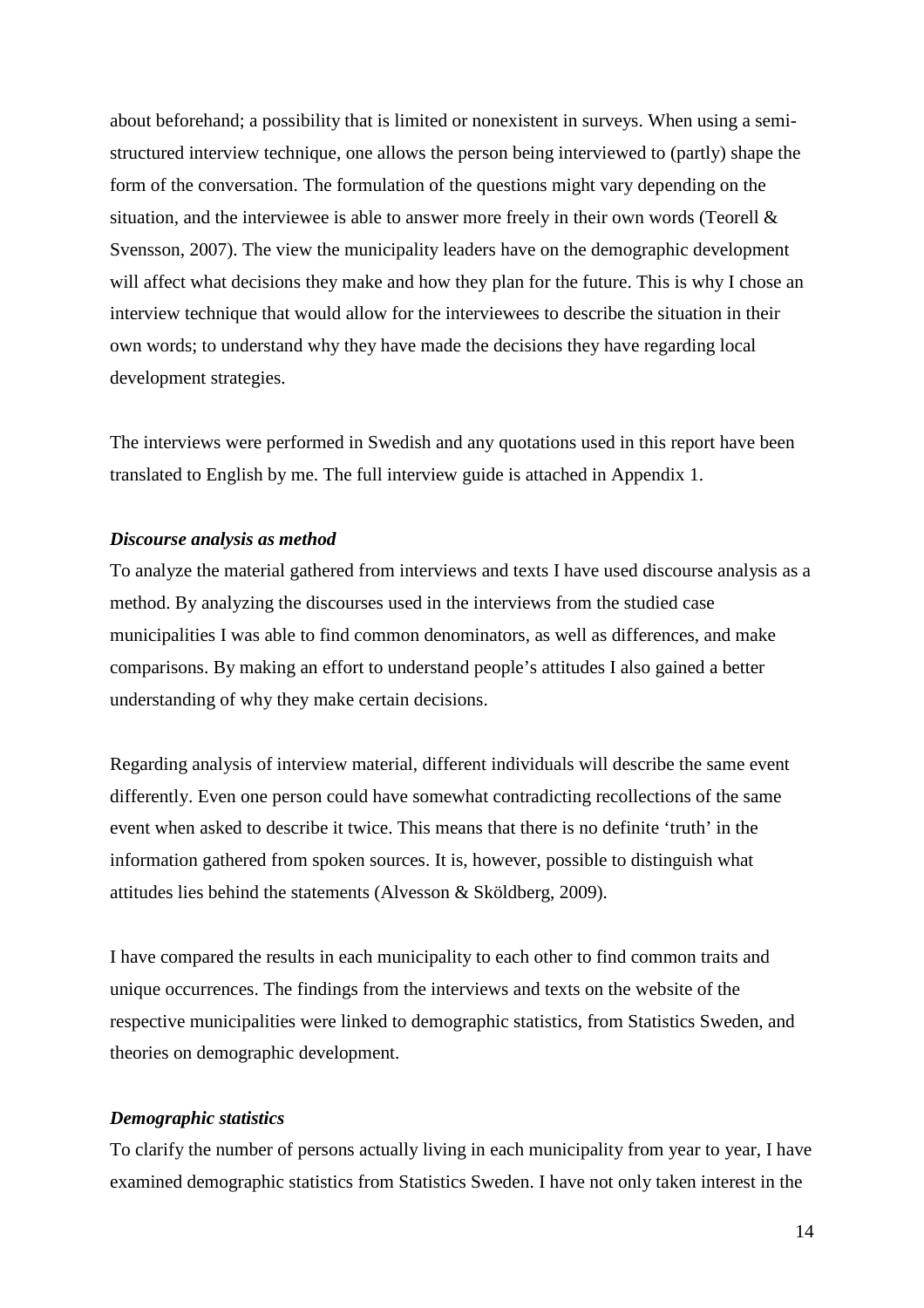total number of people living in each municipality, and how that number changed over time. It has also been of importance who the inhabitants are; their age and origin<sup>[3](#page-14-0)</sup>. The retirement age in Sweden is currently 65 years. Therefore, inhabitants over the age of 65 are usually not contributing to the tax revenues of the municipality. In making strategic decisions and plans, the economic factor is of great importance. I have also included information on the slightly increasing number of in-migrants that have been born in another country.

<span id="page-14-0"></span><sup>&</sup>lt;sup>3</sup> I have decided not to include statistics on tourism, tax revenues and percentage of young people in the population etcetera to limit the contents of the thesis.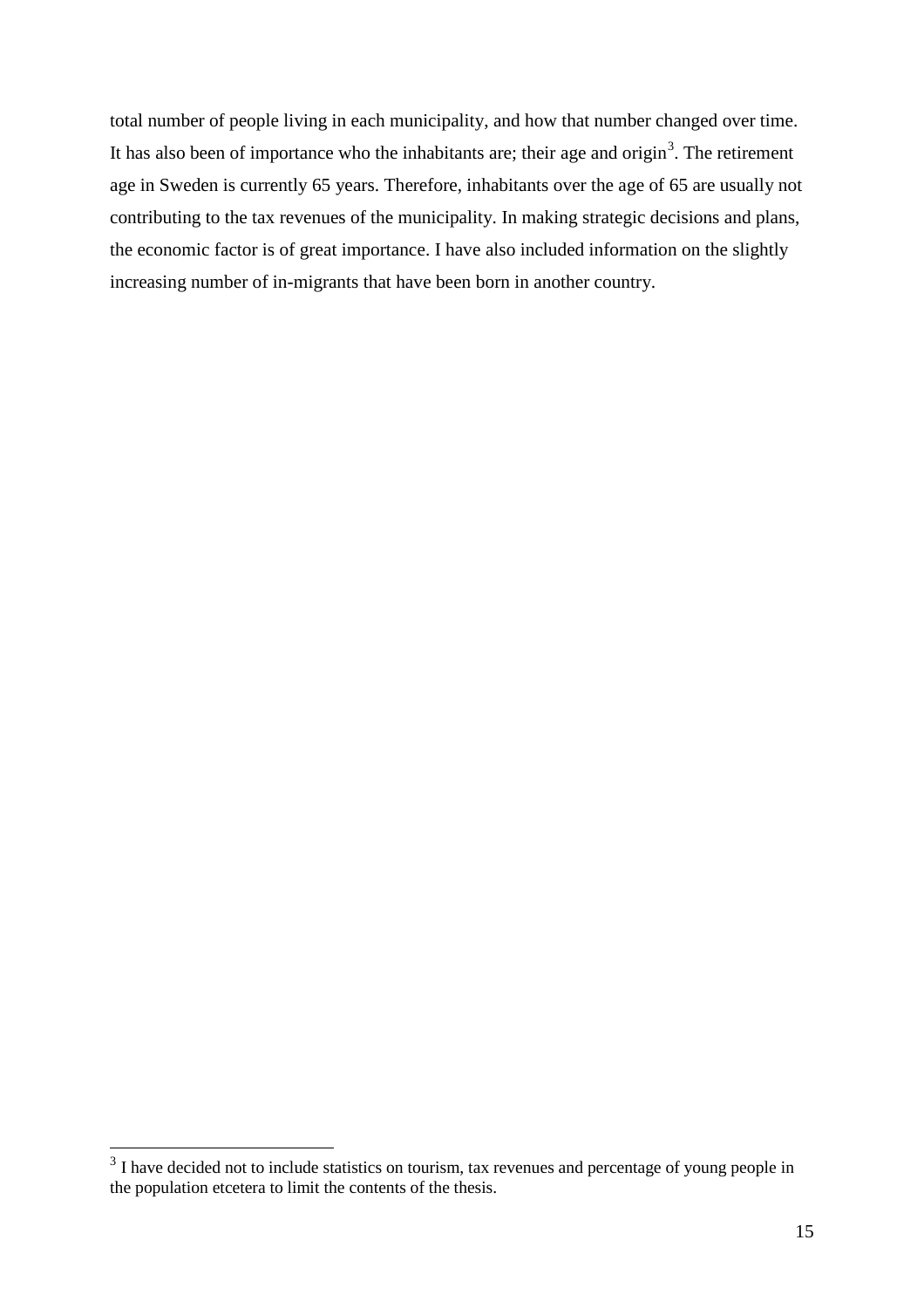## **5. Municipalities studied**

#### *Swedish growth policy*

The number of people living in a municipality dictates many of its planning prerequisites, such as tax revenue and needs for public service. Therefore, knowing how the population changes in size and composition can be an important tool in making predictions about future economic and social development.

The Swedish government has for long had a goal of growth and development in all parts of the country. On the government website one can read the following about the regional growth policy.

> *"Sweden's overall national growth is dependent on growth generated locally and regionally. Competitive, attractive and resilient regions with growing economies are necessary in order for Sweden to be competitive at national level."* (Swedish government, 2015)

In this policy the word growth refers to economic growth, something that is also closely connected to demographic growth. With more citizens come increased tax revenues.

#### *Region*

The area where my case study was conducted, Bergslagen, is historically known as a mining district in the central parts of Sweden. The prosperity of mining has had its ups and downs, which has affected the Bergslagen communities largely reliant on this one industry. In the late 19<sup>th</sup> century, mining and iron production declined as large structural changes took place. Since the 1970's, rationalizations of heavy industries, such as the metal industry, have caused continuous job losses and the region still struggles with the transition from raw material production to services (Andersson et.al., 2013). By the 1980's Bergslagen was considered to be one of the most crisis struck areas in Sweden (Jakobsson, 2009).

The mining industry has had a great impact on the development of the local communities and has shaped the societies to what they are today (Hedemora municipality, 2014; Hofors municipality, 2014; Smedjebacken municipality, 2012). The history of mining has shaped the communities at large and the labor market in particular. Being reliant on one industry for employment of a big percentage of the citizens can make a municipality more vulnerable. In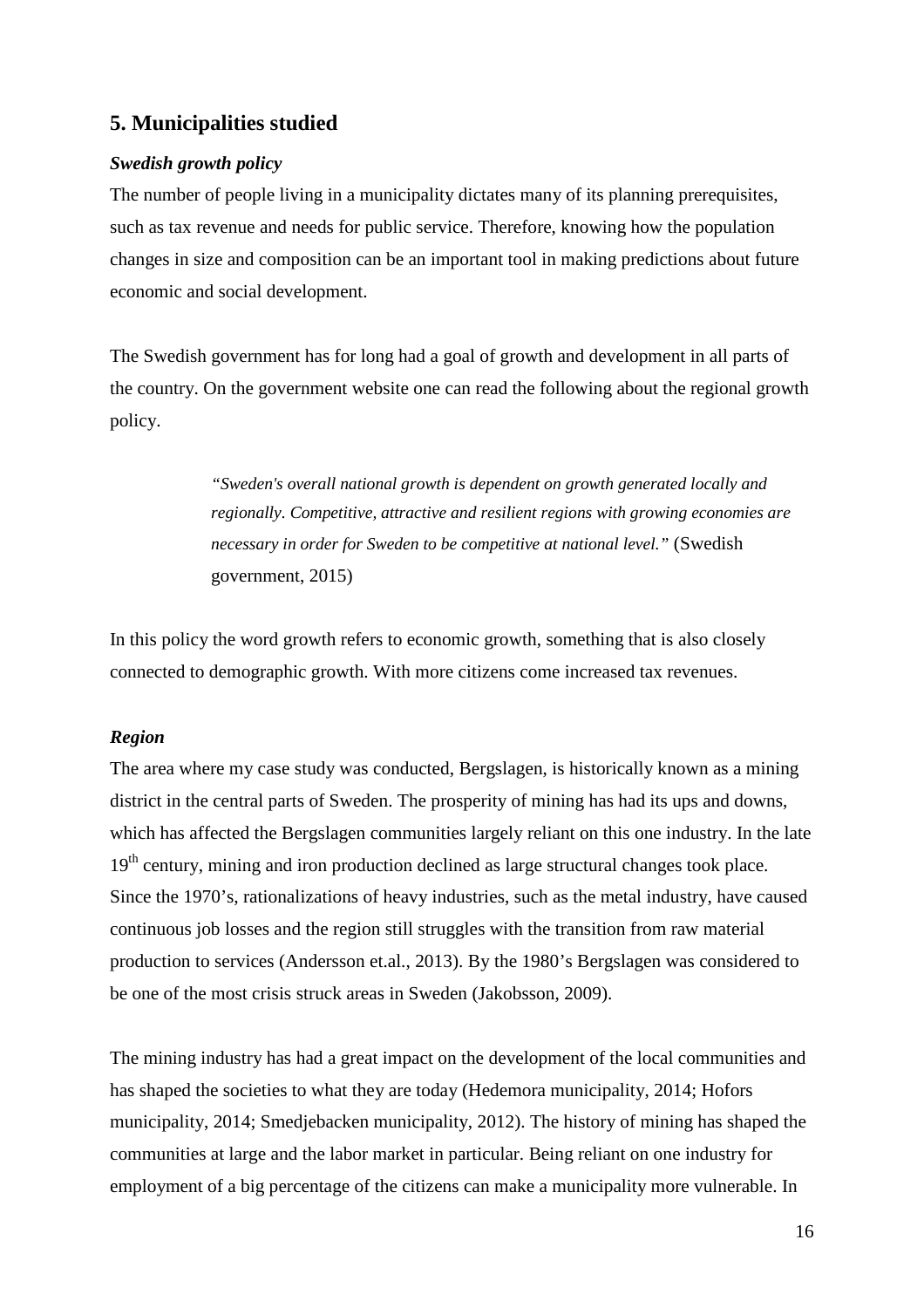an inquiry performed by the analysis and technical consultant company WSP, Sweden's most vulnerable municipalities were listed based on parameters such as concentration of companies, level of education, percentage of people employed within the manufacturing or building industry and demographic age structure. In this inquiry the municipality listed as number 290 was considered to be the most vulnerable. In 2013, Hedemora was listed as number 140, Hofors 285 and Smedjebacken 253 (WSP, 2015).

Another inquiry, performed by the Confederation of Swedish enterprise, ranked Swedish municipalities based on local business climate. The ranking was primarily based on a survey where over 30 000 entrepreneurs from all over the country participated. Statistics from Statistics Sweden and the business and credit reference agency UC AB were also taken into account. In the ranking of 2013, Hedemora was listed as number 268, Hofors 284 and Smedjebacken 289, where the municipality listed as 290 was considered to have the worst local business climate (Confederation of Swedish enterprise, 2015).

Like many of the rural Swedish municipalities, Hedemora, Hofors and Smedjebacken have experienced a long-term demographic decline. Below is a graph showing the decline in number of inhabitants from 1990 to 2013.



*Figure 1*, Population development 1990-2013 in three selected Swedish municipalities.

Source: Statistics Sweden.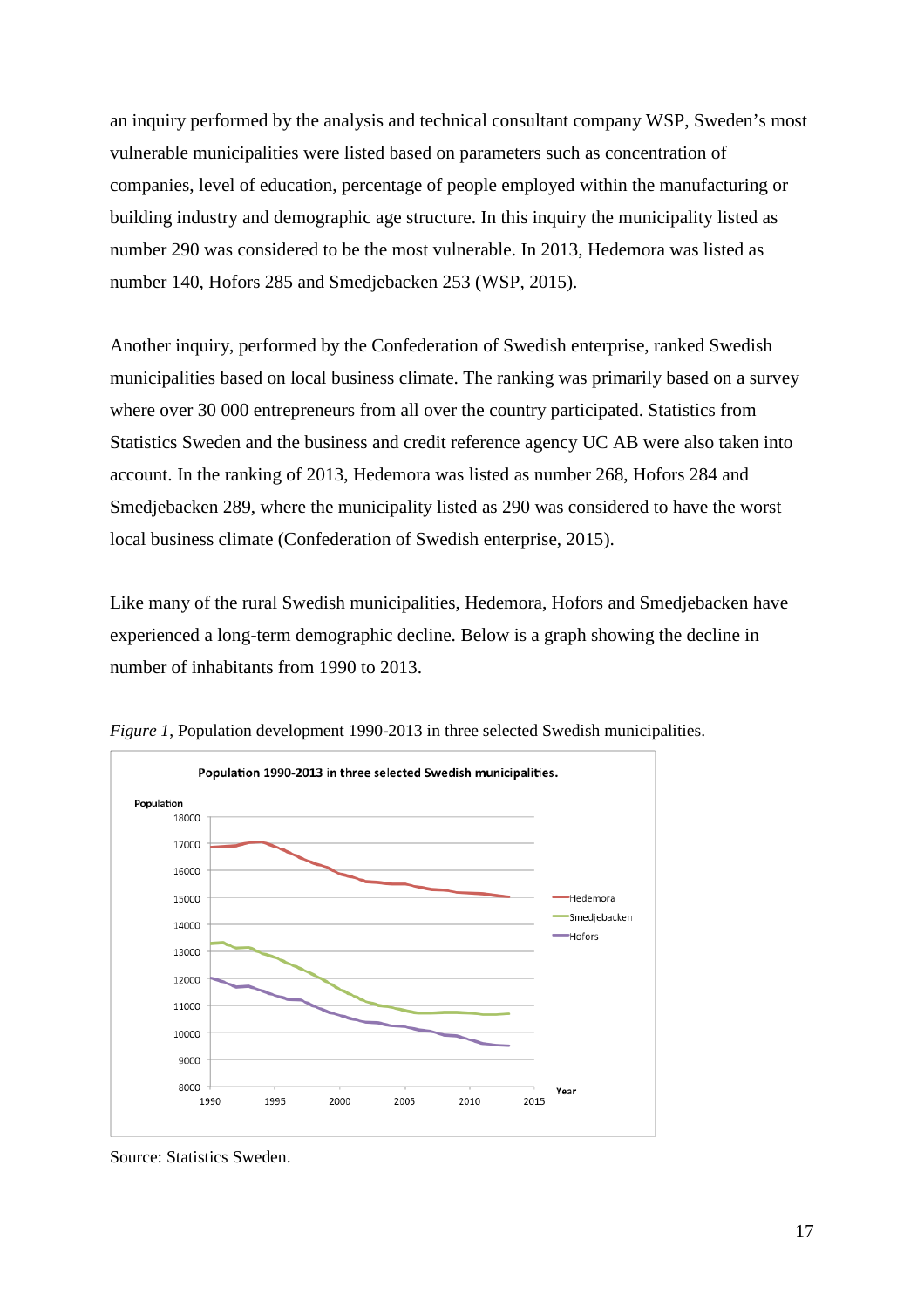As shown in *Figure 1* the most dramatic loss of inhabitants occurred around 1995. When the 1990's urbanization process reached its peak in 1996, the population was decreasing in 210 of Sweden's 288 municipalities at the time (Amcoff, 2004).

The percentage of persons over the age of 65, which is the retirement age in Sweden, is slightly higher in the selected municipalities than it is in the country. In the whole country, one sixth of the population is 65 years or older. In Hedemora, Hofors and Smedjebacken one fifth of the population is 65 years or older (Statistics Sweden).

Since 2006 there has been an increase in the number of in-migrants to Sweden that are born in another country. The increase in the quotient between foreign in-migrants and the total number of inhabitants has been almost the same in Hedemora as in the whole country. The increase in this quotient has been slightly smaller in Hofors and Smedjebacken than in the country<sup>[4](#page-17-0)</sup>. This increase has had a small impact on the demographic development for the three selected municipalities since the demographic decline has continued (Statistics Sweden).

In *Table 1* some demographic and geographic descriptives for the three selected municipalities under study are reported.

| Municipality                | Hedemora  | <b>Hofors</b> | Smedjebacken |
|-----------------------------|-----------|---------------|--------------|
| No. of population centers   |           |               |              |
| Municipal center            | Hedemora  | <b>Hofors</b> | Smedjebacken |
| Inhabitants 2013            | 15 021    | 9.511         | 10.691       |
| Population change 1990-2013 | $-10,88%$ | $-20,93%$     | $-19,51%$    |

*Table 1*, Descriptives for three selected Swedish municipalities.

Source: Statistics Sweden, Hedemora municipality, Hofors municipality and Smedjebacken municipality

<span id="page-17-0"></span><sup>&</sup>lt;sup>4</sup> I have created a diagram showing the development in the quotient between foreign in-migration and the total number of inhabitants in the three selected municipalities as well as in the country, but have decided not to include this diagram since the variations from year to year are very large. However, I have been able to conclude that there has been an overall increase in this quotient over time, especially since 2006.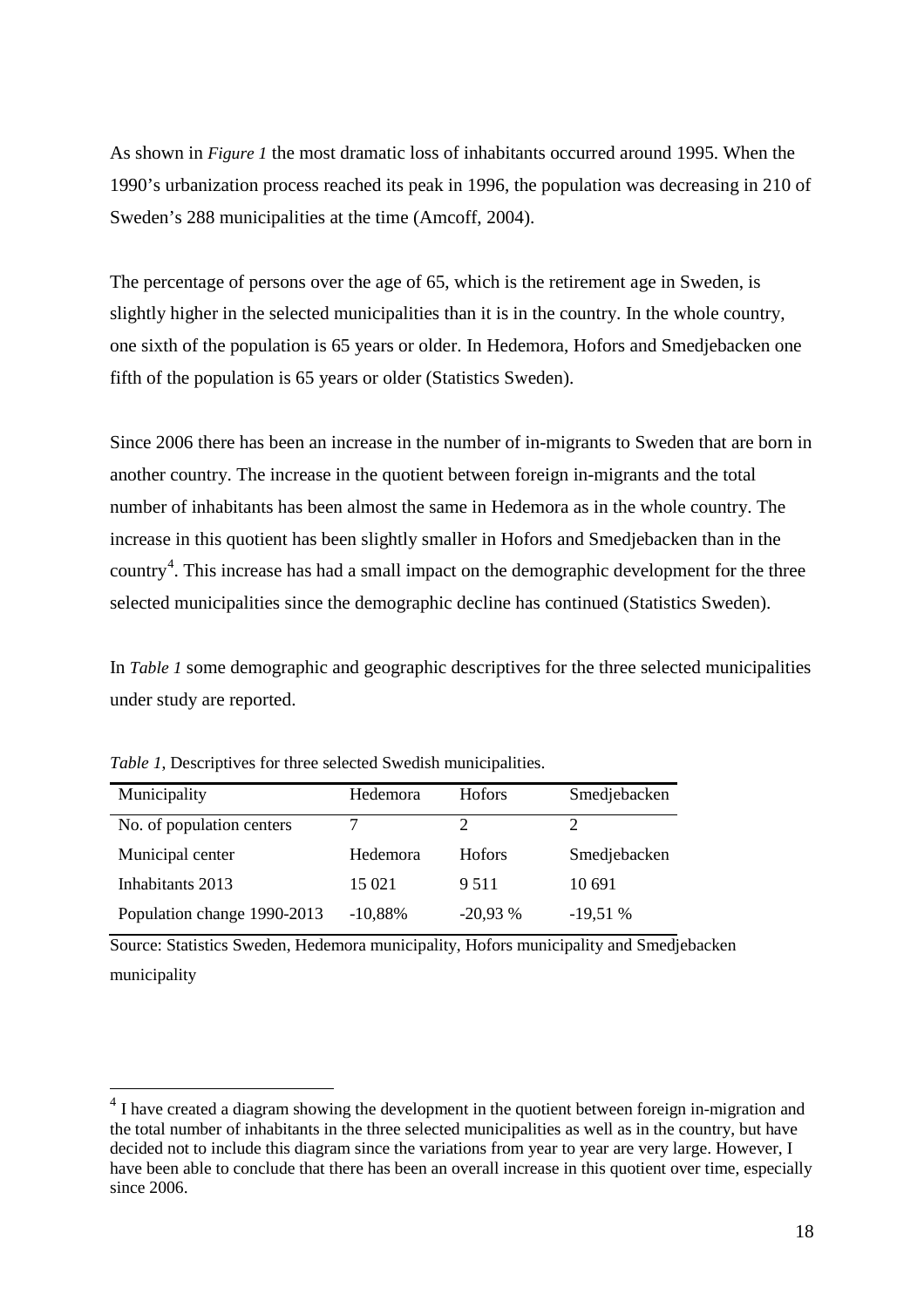#### *Hedemora*

Hedemora is the oldest city in the county of Dalarna. The iron and steelworks industry has been an important part of the municipality's development, and is still a major source for employment (Hedemora municipality, 2015). It is located next to the river Dalälven, which is promoted as a recreational area for fishing and swimming (Visit Dalarna, 2015). Hedemora started a collaboration with neighboring municipalities for promotional purposes in a new website called "Visit Dalarna". This is how Hedemora is described there:

> *"Hedemora was founded in 1446, and is the oldest city in Dalarna and a well-known place for motorsports. You will find well preserved old wooden house environments, a nice mix of rural and trade districts where the past is as important as the present."*  (Visit Dalarna, 2015)

On its website, Hedemora is marketed as a municipality with low housing costs, closeness to nature and a rich cultural heritage where you will experience a high quality of life. The vision for the municipality's future work is to be "*a community with belief in the future, where people and economy can thrive*" (Hedemora municipality, 2015).

#### *Hofors*

Hofors municipality is located in the county of Gävleborg. The central town of Hofors was originally a small village that later developed into an industrial community with an economy that centers around ironworks. On its website Hofors is promoted as a municipality with and interesting industrial history, rich with natural resources, and the old mine Stollgången is hoped to attract visitors. The many sports facilities and closeness to grand nature is also presented as positive features that Hofors has to offer (Hofors municipality, 2015).

Hofors is very reliant on the steelworks industry and the private company OVAKO is the largest employer. Hofors is one of few Swedish municipalities where the municipality itself is not the largest employer. The dependency on one industry and one company is what has caused Hofors to end up on place 285 out of 290 on the ranking of Sweden's most vulnerable municipalities, where the municipality ranked as number 290 is considered to be most vulnerable (WSP, 2015).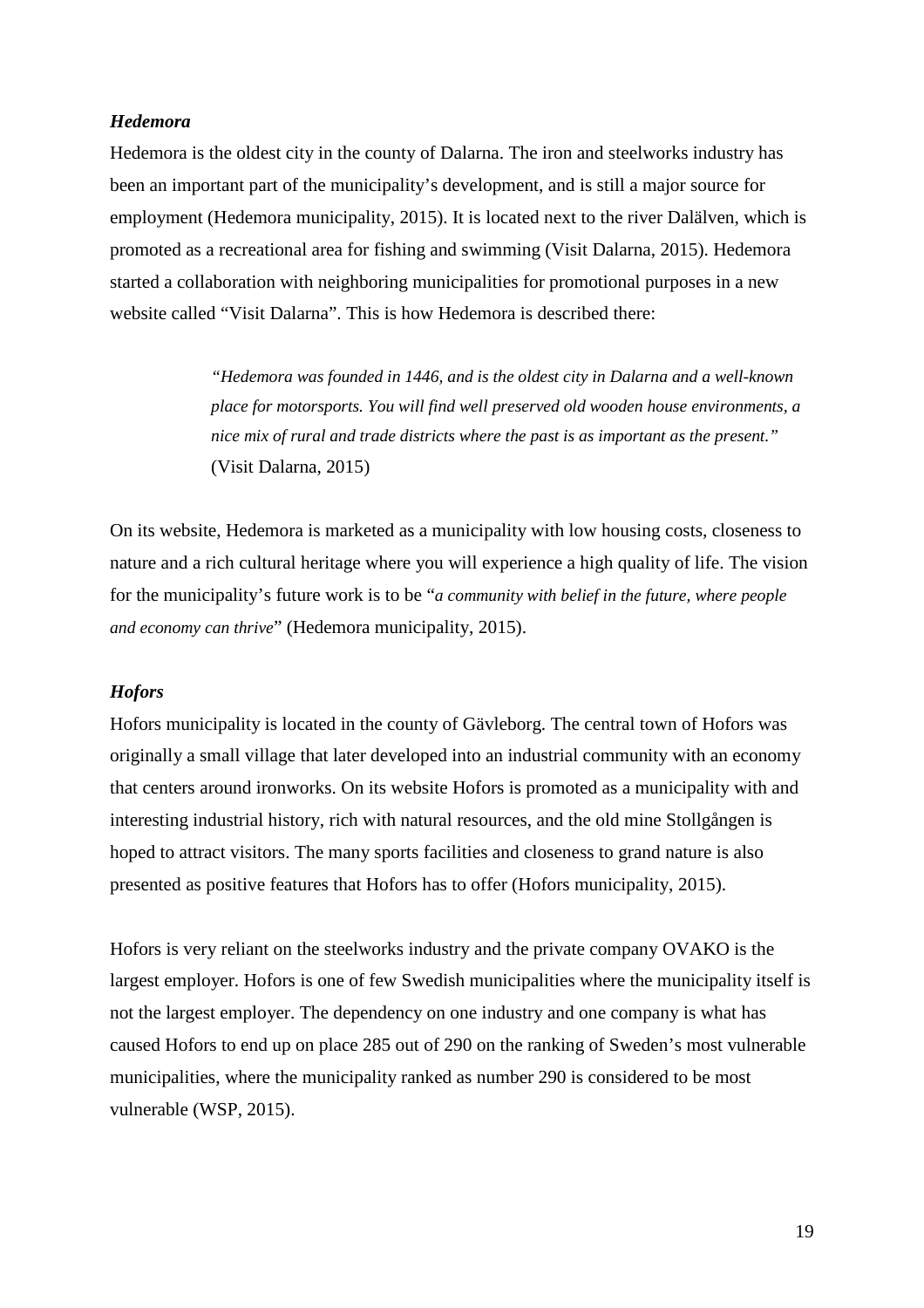The vision for Hofors is to be "*kindest in Sweden for living, industry and leisure*" (Hofors municipality, 2015).

#### *Smedjebacken*

Smedjebacken is located in the county of Dalarna. Its history is strongly connected to the iron-works industry. Today the mine "Flogberget" is closed and used as a historical tourist attraction (Smedjebacken municipality, 2015).

On its website it is marketed as a municipality with lots of free-time activities available, both sports facilities and nature experiences such as fish and hiking. Available within the municipality is also a 18 hole golf course and a bathing site that is scheduled to open this summer, where part of a lake will be heated with waste heat from the steelworks (Smedjebacken municipality, 2015). Below is a quote from their website, under the headline "Experience and do".

> *"The municipality offers a variation of summer and winter activities." ... "In nature, there are opportunities for cycling, canoeing or hiking - adventure is around the corner!"* (Smedjebacken municipality, 2015)

The official vision for Smedjebacken municipality is to become "*central Sweden's best municipality to live and work in*" (Smedjebacken municipality, 2014).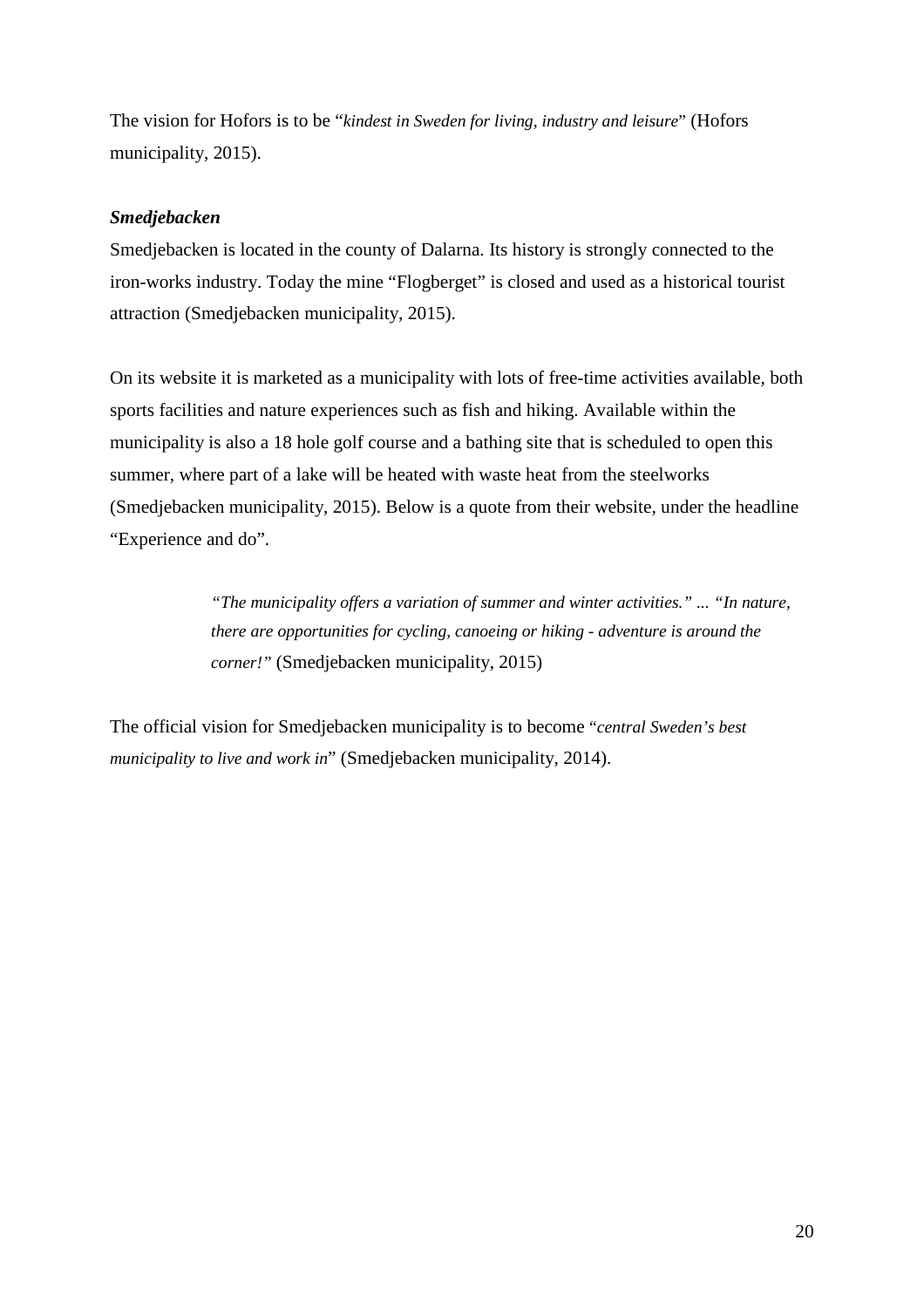## **6. Interviews and observations**

Below is a presentation of the results from interviews and observations I made in the three selected municipalities, presented one municipality at a time. In the analysis section that follows, results will be categorized in identified themes and analyzed thereafter.

## *Hedemora*

Hedemora is an old town where the churches, streets and building are reminders of the past. Driving up to the municipal office building I passed many well-kept town houses. Some of the streets were made of cobblestone. Around the corner from city hall I took a picture of the street view shown in *Figure 2*. It is a neat town center even though the February slushy snow made everything look grey.



*Figure 2*, Street view in the city center of Hedemora

Photograph: Emma Söderberg, 2015.

The day this picture was taken, I performed two interviews: one with the Council mayor and one with the Chief executive of Hedemora. Both expressed a concern with the past and ongoing demographic decline and how it should be dealt with. Most issues, that are an effect of the population change, are dealt with as they appear. There is a three-year plan that addresses these problems but no long-term strategies to adapt to a smaller population. The belief is that the population decline will continue but perhaps slow down (Chief executive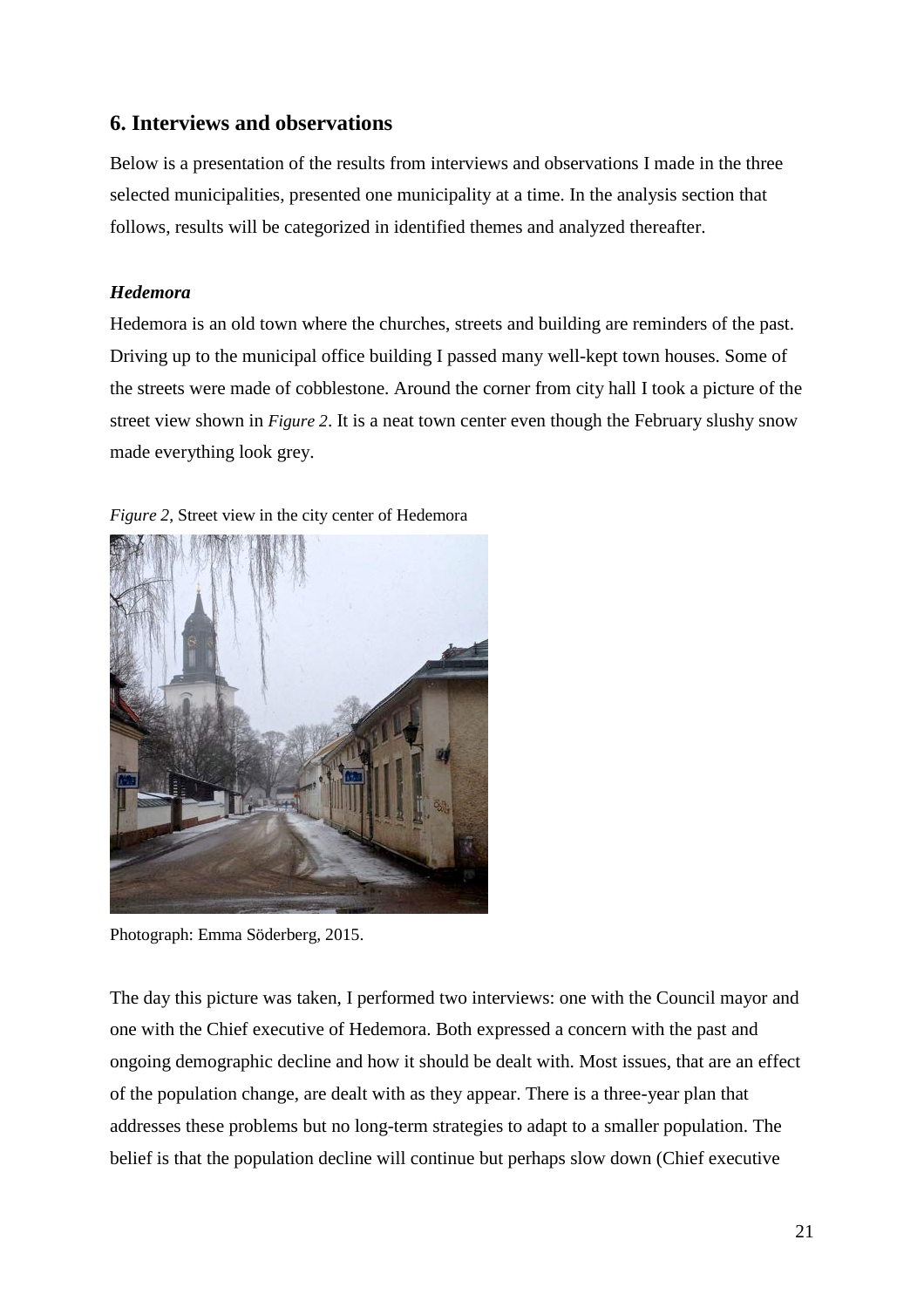Hedemora, 2015). As many municipalities in Bergslagen, Hedemora has a history strongly connected to the iron and steelworks industry. In some places this has led to a large company claiming a big part of the labor market, but in Hedemora the Chief executive believes that they have managed to make way for smaller companies too.

> *"There are small or medium sized companies and only a few larger ones. For example we have Boliden's mine, which is the largest private employer. But there's a mix of smaller companies, which I think is good, and we are not dependent on one large company."* (Chief executive, Hedemora, 2015)

At the time of my visit, a new department for marketing and communication had recently been set up to create a more strategic marketing of the municipality. Up until then, the unspoken strategy for place marketing had been to provide good living conditions for families with children, who were, and still are, the most desirable in-migrants. Such efforts include providing good schools and preschools, beautiful and affordable housing and lots of free-time activities (ibid).

Even though the municipality prides itself in having good quality schools they have had to make tough decisions to shut down schools as the number of students in each age group gradually decreased. Their biggest concern now is with the local high school, which has also been affected by the free choice students have in what school to go to. Many private schools increases the competition for the students, and the schools' joint capacity in the county of Dalarna is larger than the actual number of students. This means that many schools have to be shut down (ibid). The Council mayor believes that when such tough political decisions have to be made it is later reflected in the election results.

> *"It's not easy to... well it's defendable, but not easy to pedagogically explain such decisions. The children haven't expressed any negative experiences of this. We did a survey after a year, and there were one or two remarks on the bus rides, that it took extra time, but other than that most were happy to get into town. Mostly positive. The grades went up as well. I don't see it as something negative, but we've been punished for it, that much I can state."* (Council mayor, Hedemora, 2015)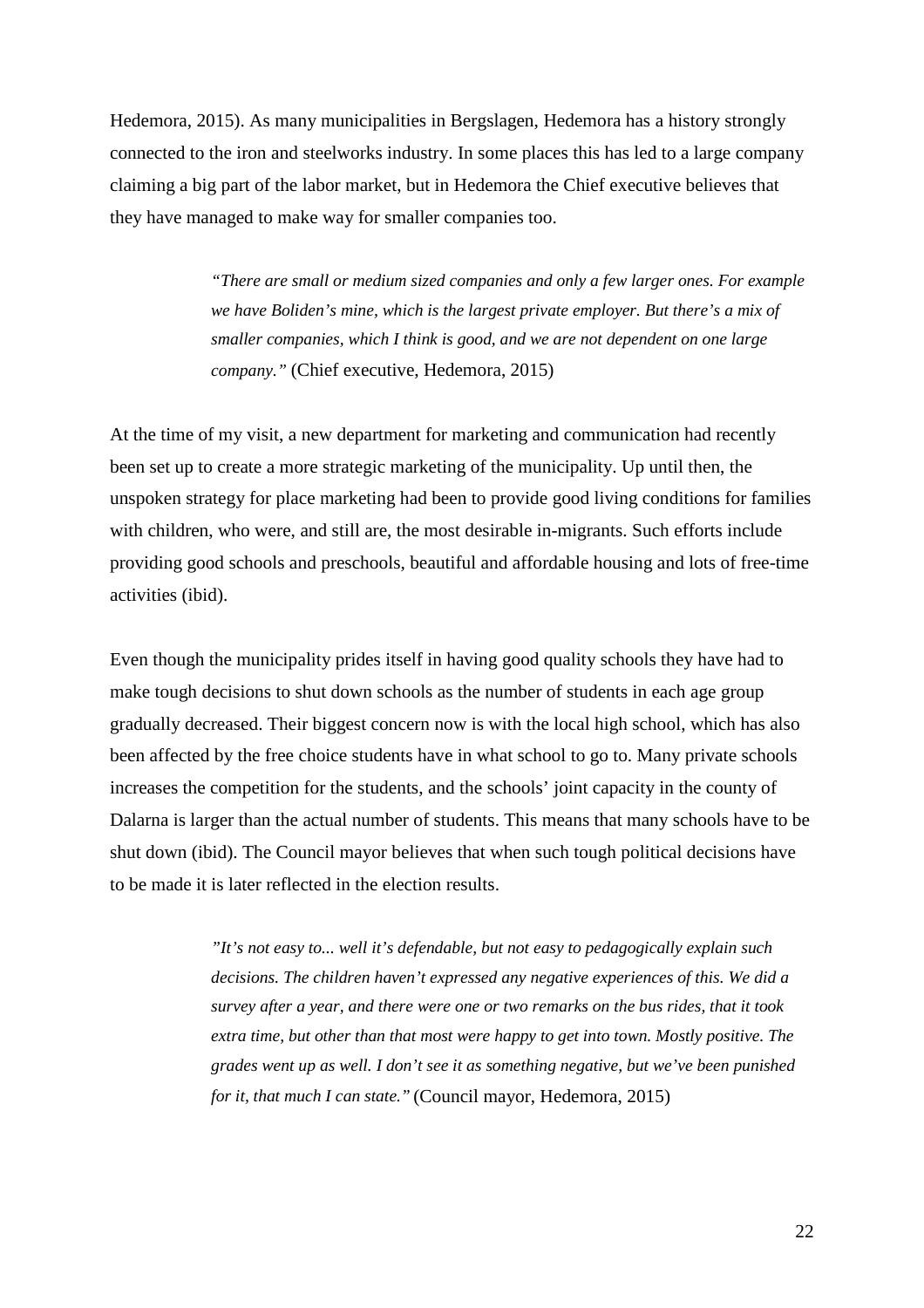On the other end of the spectrum, the need for more retirement homes is increasing. There is, however, a belief that more home care and new innovations in technology will be part of the solution to caring for the growing number of elderly. The Council mayor commented on how to deal with an aging population.

> *"I believe that the geriatric care will develop into more home care, and the technology is developing. I don't know how far they've come on this. When they have home visits at night, a camera might suffice instead, so they don't have to be woken up at three in the morning. But it's up to the caretaker of course. But if I was 80 years old, sick, and in need of home care I wouldn't want them to wake me up in the middle of the night to check if I'm still alive. Then it would be better if they make do with a camera."* (Council Mayor, Hedemora, 2015)

There is no specific strategy or plan to handle this issue except for the recent purchase of a building that will serve as a retirement home in the future. Another problem that the aging population brings is that many elderly people stay in their large houses in the countryside instead of moving in to the city center. According to the Council mayor, many of them cannot manage a move to a new apartment in a central location financially. Often, the monthly payments for a house in the countryside is much lower than the rent would be in a new built apartment, adjusted for the needs of the elderly (ibid). As a consequence, these big houses are kept off the market which means that they will not be available for families with children, who are one of the target groups the municipality wishes to attract (Chief executive Hedemora, 2015).

The closeness to larger cities, and how it has become easier to commute there from Hedemora, was something that was brought up in both interviews. This is seen as a somewhat unutilized resource, and an aspect that could attract more people to relocate to Hedemora. The Council mayor believes that the possibilities to commute will continue to increase and that people will be drawn to the municipality because of this.

> *"I believe that the closeness to everything nowadays makes it easier to commute. It's even easy to commute to Uppsala now. Borlänge and Falun is no problem either. We have extended the public transportation to Stockholm with one train going there in the early morning and one coming back in the evening. We haven't had that before. It's gotten better [opportunities for commuting]. So I think Hedemora could become more*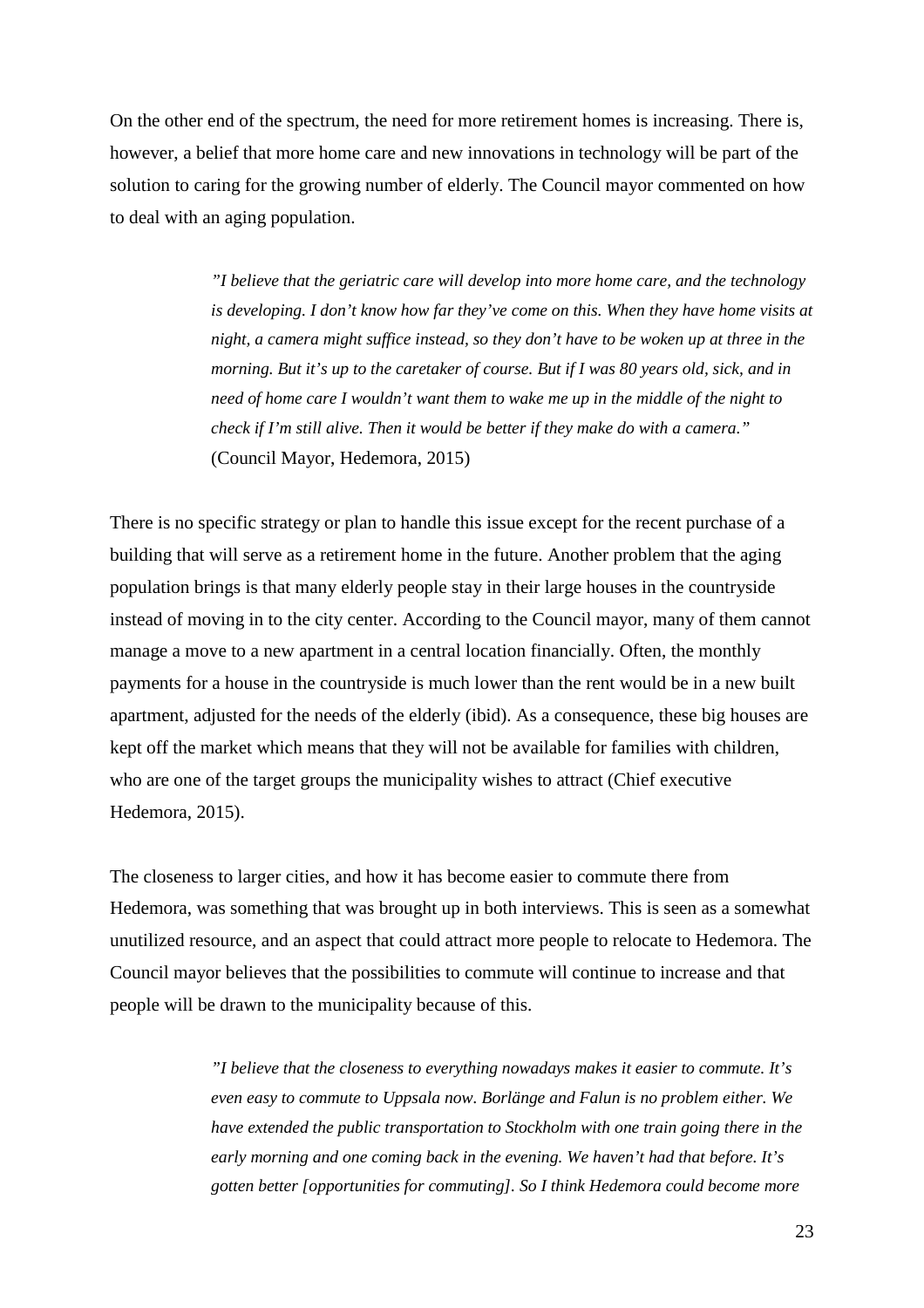*of a commuting municipality. Many larger cities are so close. I think this can become more of a commuting municipality."* (Council mayor, Hedemora, 2015)

The strive towards an increased number of inhabitants is perceived to be a norm amongst most municipalities in Sweden. However, the long-term demographic decline that Hedemora has experienced has led the Chief executive to a different view on the matter.

> *"Many municipalities today have very ambitious goals for population growth; 'we need to get more and more and more people here'; but all municipalities can't grow! However, we believe here that we need to cherish a sustainable community. Those who live here live here, and they need to have a good life while they live here. That is how we reason. The quality of life must be good here in Hedemora. Then, the number of inhabitants is what it is."* (Chief executive Hedemora, 2015)

Currently, there is much collaboration with neighboring municipalities to manage the administration of all that is required of a municipality by national law, called the local government act<sup>[5](#page-23-0)</sup>. But sometimes the collaboration can be challenging.

> *"This is much too small a municipality to manage without collaboration with others. The problem is that collaboration today is too complicated. We would like the rules surrounding this to loosen up to enable the buying of services between municipalities. But then you need to create some sort of board and... Things are made more complicated than they need to be. Collaboration is too complicated. The politicians haste here and there like a yo-yo, just to comply to the local government act."* (Council mayor, Hedemora, 2015).

The Chief executive believes that the need for collaboration is increasing.

*"Yes, it [collaboration] tends to increase. And there are some services that are difficult and very expensive to tend to alone. The emergency service for example, and some specialized professions that are difficult for a small municipality to present. Then it is much better to collaborate."* (Chief executive, Hedemora, 2015)

<span id="page-23-0"></span> <sup>5</sup> The local government act is a law that regulates the organization and responsibilities of the counties (Swedish: *landsting*) and municipalities (Swedish: *kommun*) in Sweden (SFS 1991:900).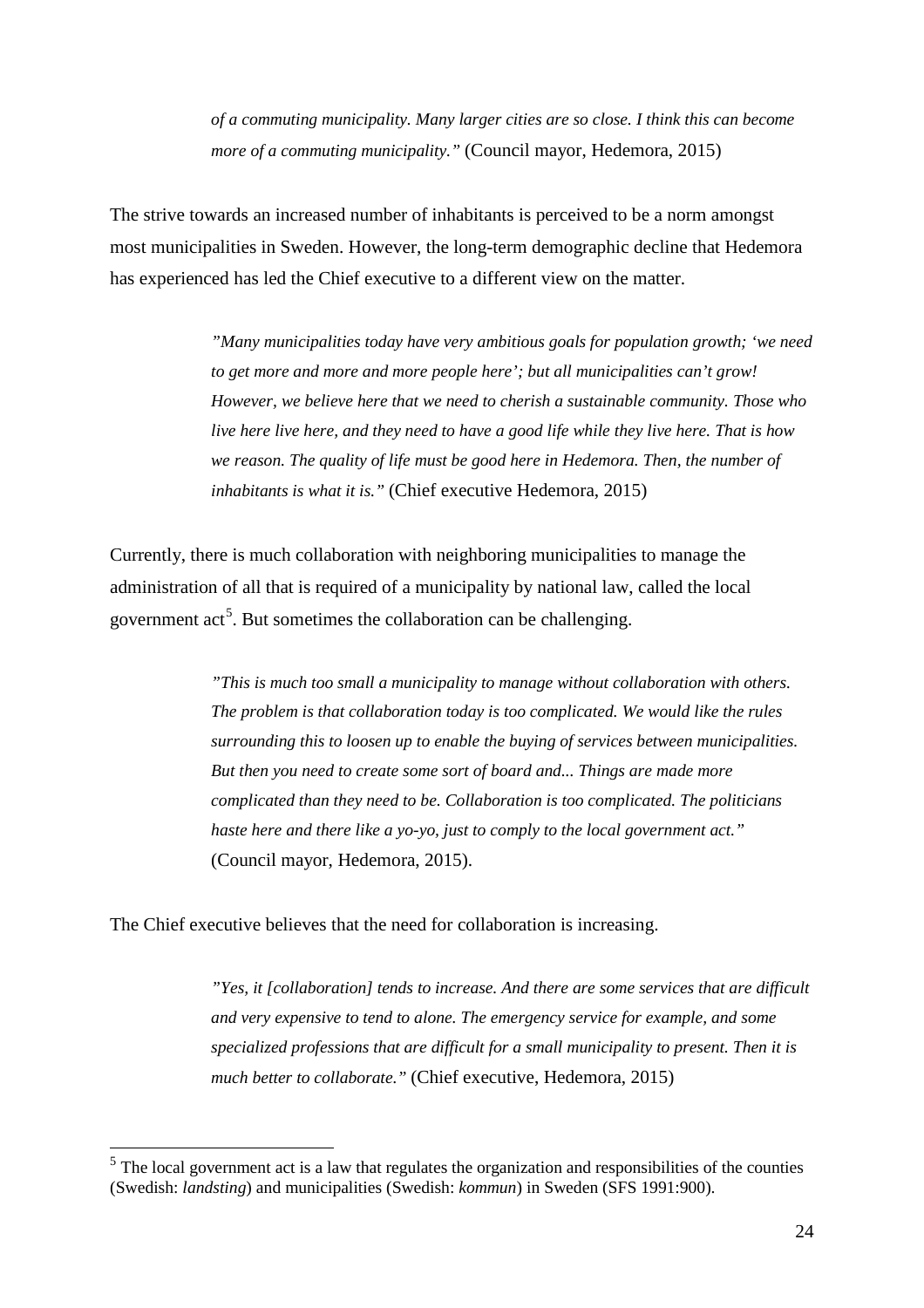Both of the interviewees in Hedemora believe that future mergers with neighboring municipalities are likely and that this might be a possible solution to handling the demographic development and the struggles that follow (Council mayor & Chief executive, Hedemora, 2015).

## *Hofors*

Many of the apartment buildings in Hofors were built in the 1960's while the population was still growing. Since then, Hofors has experienced a steady decline, which has caused the demolition of many buildings. In *Figure 3* Hofors city hall is shown. This building was previously used for tenancy apartments. As the population continuously declined, it was remade into an office building to avoid demolition. It now hosts the municipality officials.

#### *Figure 3,* Hofors city hall



Photograph: Emma Söderberg, 2015.

At my visit in February, the Council mayor and Chief executive in Hofors both displayed a positive attitude towards the future, but conveyed that they make cautious demographic predictions.

Some years ago they received a population prognosis, performed by Statistics Sweden, which showed that Hofors would continue to loose about 75 persons per year in the coming years. In an attempt to prepare for the worst and hope for the best, they decided to raise that prediction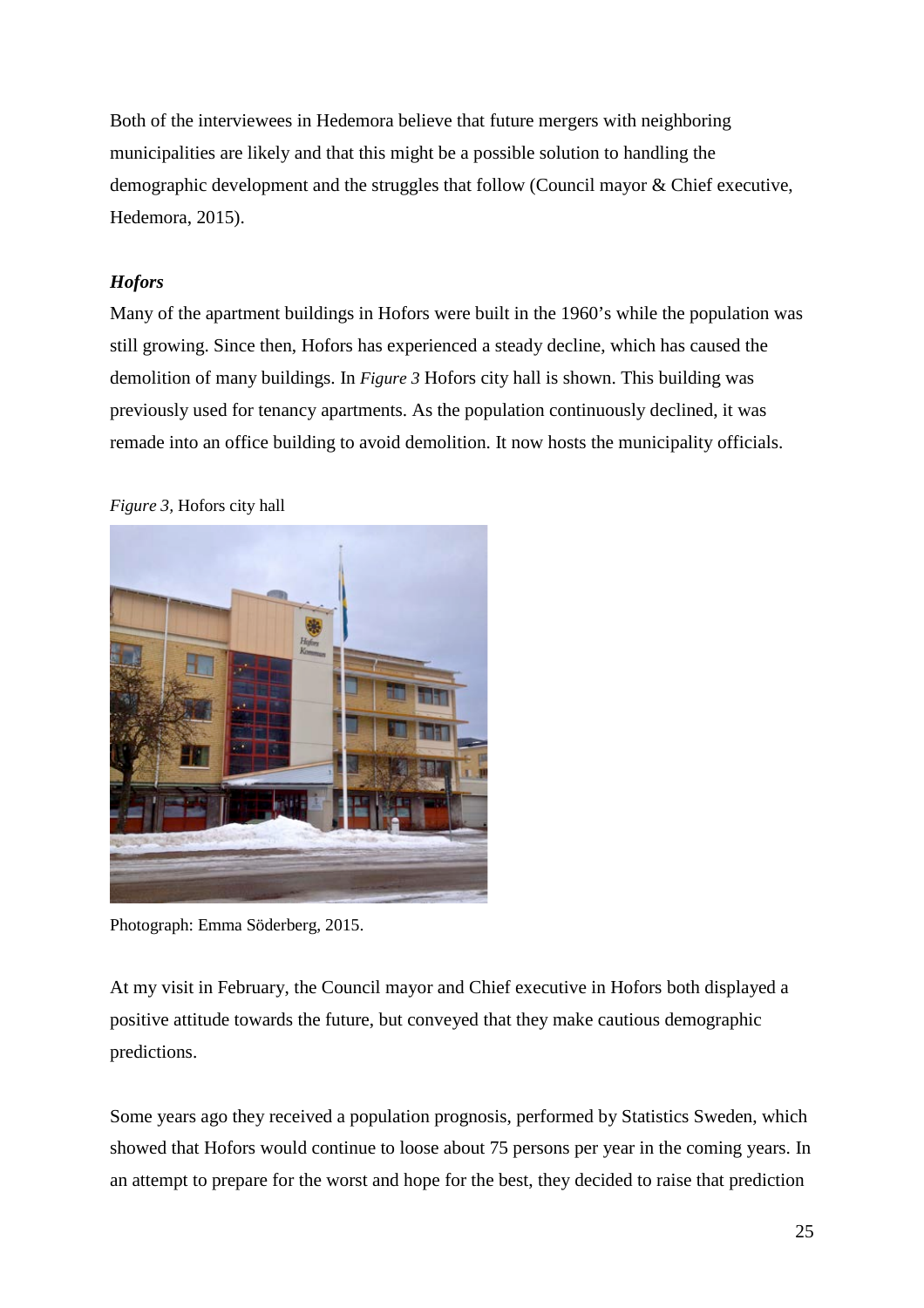to 100 persons per year, to have a more realistic than opportunistic approach to the future. Every year they calculate a loss of six million Swedish crowns, because of the migration of 100 inhabitants. Demographic prognosis' are constantly on the agenda for Hofors and plans are made knowing that the municipality will most likely continue to loose inhabitants at this rate (Council mayor, Hofors, 2015).

The Chief executive of Hofors believes that the municipality is marked by the fact that it has always been an industrial community. According to him this fact has led to a low level of educational attainment, and a poor entrepreneurial spirit. There has not been a need to open up new businesses or to get a higher level of education "*because work has always been offered at the steelworks*", but now times are changing.

> *"I think that it comes from a tradition that many industrial communities have had, that school isn't that important; you can always go down to the steelworks and get work there. But today you can't do that. Today, the modern large companies have high demands on their workers, and people here have yet to adapt to that change."* (Chief executive, Hofors, 2015).

This has led to problems when the large steelworks company in the municipality – OVAKO – has rationalized the production and people have been made redundant. Since there are few other companies around and the demands for education for those being hired at OVAKO are now higher, people are forced to find other means for an income. At the same time, the Chief executive in Hofors wants to stress that the industry has also provided the municipality with many jobs over time and that they have benefited from this (ibid).

> *"Many who come driving down the hill towards Hofors think that it looks ugly with a lot of rusty pipes lying there. But I have learned to find those pipes valuable. To me, they are like nuggets of gold lying there. So I think that Hofors, which has had a close connection to the iron- and steelworks industry, is rich in that sense. Valuable."* (Council mayor, Hofors, 2015)

Relying heavily on one industry this way has made Hofors vulnerable to change, and they often appear at the top of the list when the most vulnerable municipalities in Sweden are listed. Hofors is also one of a few Swedish municipalities where a private company employs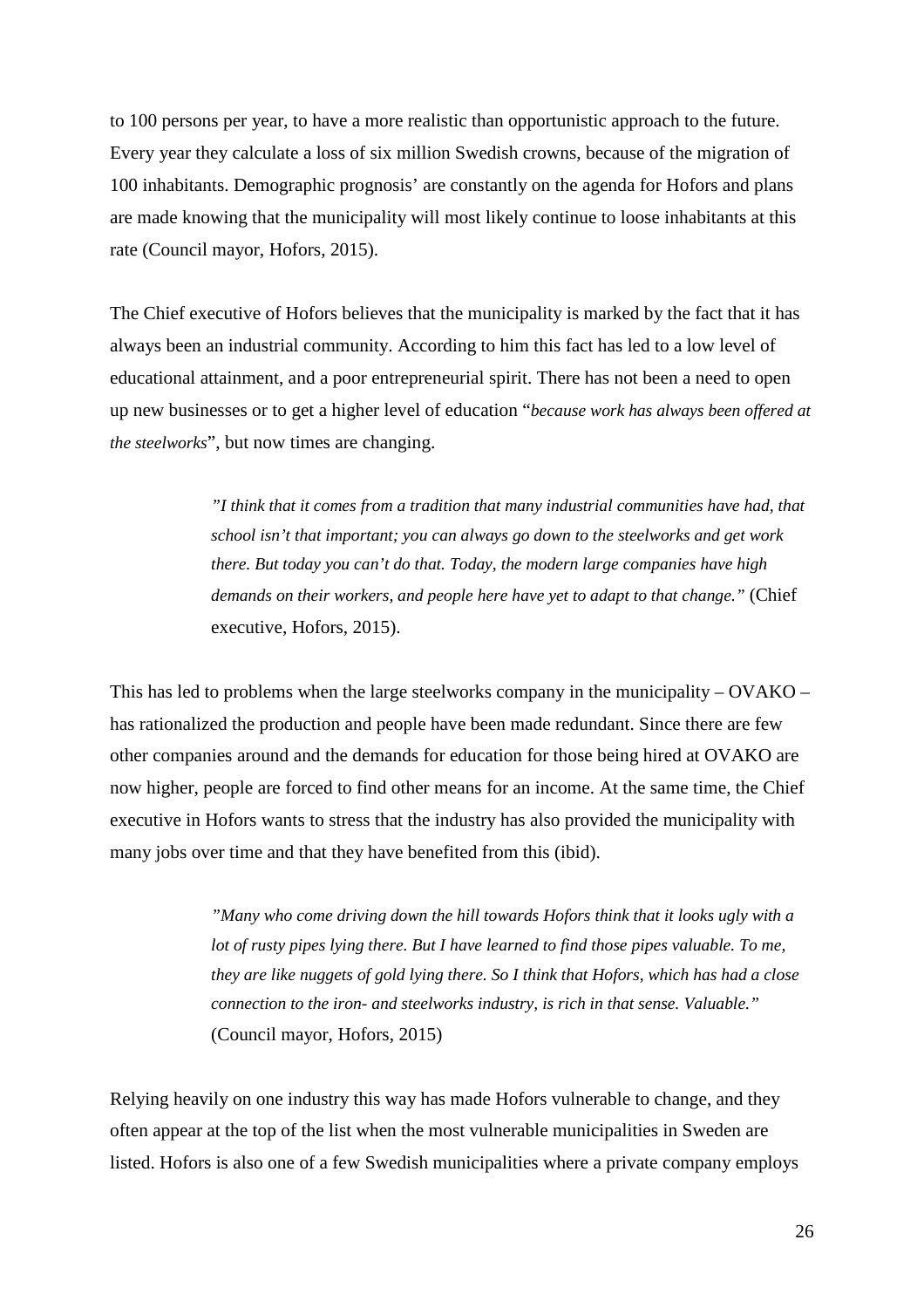more people than the municipality does. In both interviews this was brought up and commented on in the same way.

> *"Yes, we are one of the few municipalities where the municipality isn't the largest employer. OVAKO has more employees than we do. We are also at the top of the list of Sweden's most vulnerable municipalities. Since we are so reliant on that company. Of course it's a risk in a way, but we usually joke about it and say that we are gladly more vulnerable with OVAKO than less vulnerable without OVAKO. That's the way it is."* (Chief executive, Hofors, 2015)

In the two interviews I sensed a certain frustration that the image they believe the rest of the country has of Hofors is quite negative. Even the people of Hofors themselves have expressed dissatisfaction with their hometown (Chief executive & Council mayor, Hofors, 2015). The Chief executive was concerned that many have never been anywhere else, and do not realize how good things are where they live, because *"things are quite good here*", as the Chief executive said in the interview (Hofors, 2015). The issue with what citizens can reasonably expect to receive from the municipality was also raised.

> *"It is important to have an open dialogue about what one can expect from the municipality, and to know when a line is passed, and that it doesn't go that far. Those things you have to manage on your own, you know. I think there are different opinions about this depending on whom you ask. Many believe that the municipality will provide everything, and, well, we can't. So it's important to clarify where the municipal line is drawn."* (Chief executive, Hofors, 2015)

Over time, Hofors has had to shut down a number of schools to adapt to a smaller population. Keeping a school with only a few students in each age group can not be supported neither socially nor economically.

> *"We have had to shut down two here, one in the countryside, where my children used to go, and one high school. And this has happened very recently. The high school only two years ago and the other one about three years ago. But my children told me that we should've shut down the countryside school years ago because the students were too few. It wasn't good socially. It wasn't good socially or... a school can't be too small. It won't be good."* (Council mayor, Hofors, 2015)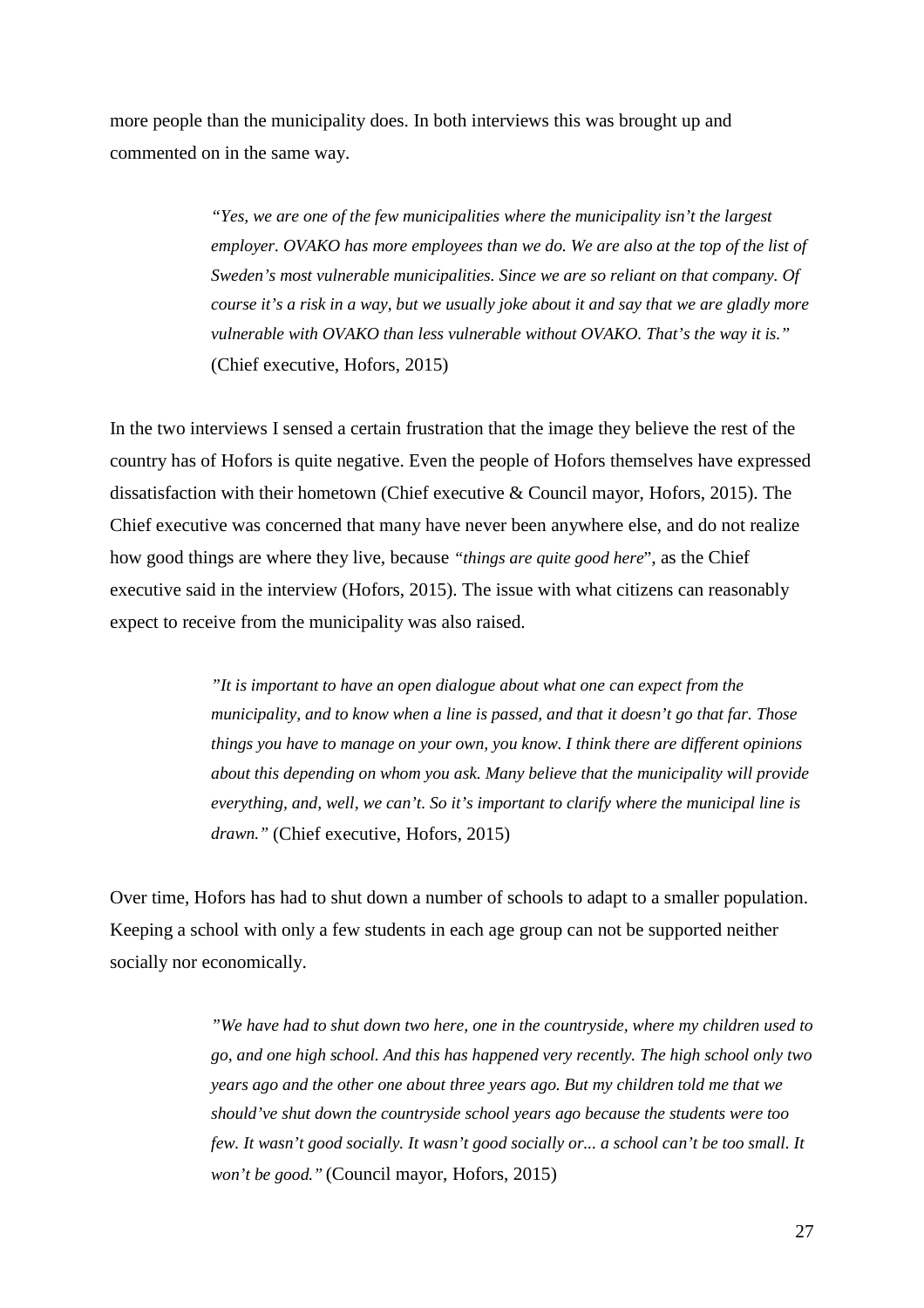By providing lots of sports facilities and outdoor activities, Hofors wishes to attract more residents. The Council mayor (Hofors, 2015) believes that this might interest people in all ages. On the other hand, the supply of other types of entertainment within the municipal borders is scarce.

> *"But I think most people like it here. Actually. But then let's put it like this, it's no disadvantage if you have some interest in sports because then there are LOTS of possibilities. But if you have other, more unusual interests, it's more difficult."* (Chief executive, Hofors, 2015)

There is plenty of affordable housing in the market, and the unofficial slogan states that there are "*low expenses, for a rich life*" (Council mayor, Hofors, 2015). The combination of having lots of outdoor activities and affordable housing available is something the Chief executive and Council mayor hope will attract families with children in particular. Even though unemployment rate is high, they are sure that increasing possibilities to commute to larger cities will decrease the need to find work within the municipality where people live.

> *"The young families are the ones that are likely to move here, that feel a need to live near nature with access to all the free-time activities and still be able to commute to larger cities. They want to live inexpensive and good." ... "More people commute out of than in to the municipality. We want people who live here, where they work doesn't really matter you know."* (Chief executive, Hofors, 2015)

Apart from making it easier to commute to larger cities for work, increased collaboration with neighboring municipalities is an important part in adapting to the demographic decline. The Council Mayor in Hofors considers collaboration with others a prerequisite for the survival of the municipality.

> *"We have a lot of collaboration. It's a prerequisite. We could never do it on our own.*  We could never manage our own emergency service. Well yes, we could but then it *would be at the expense of other things" ... "Now we basically pay for one person but have access to 30 different specialties; we would never have managed that on our own! That's just the way it is."* (Council Mayor, Hofors, 2015)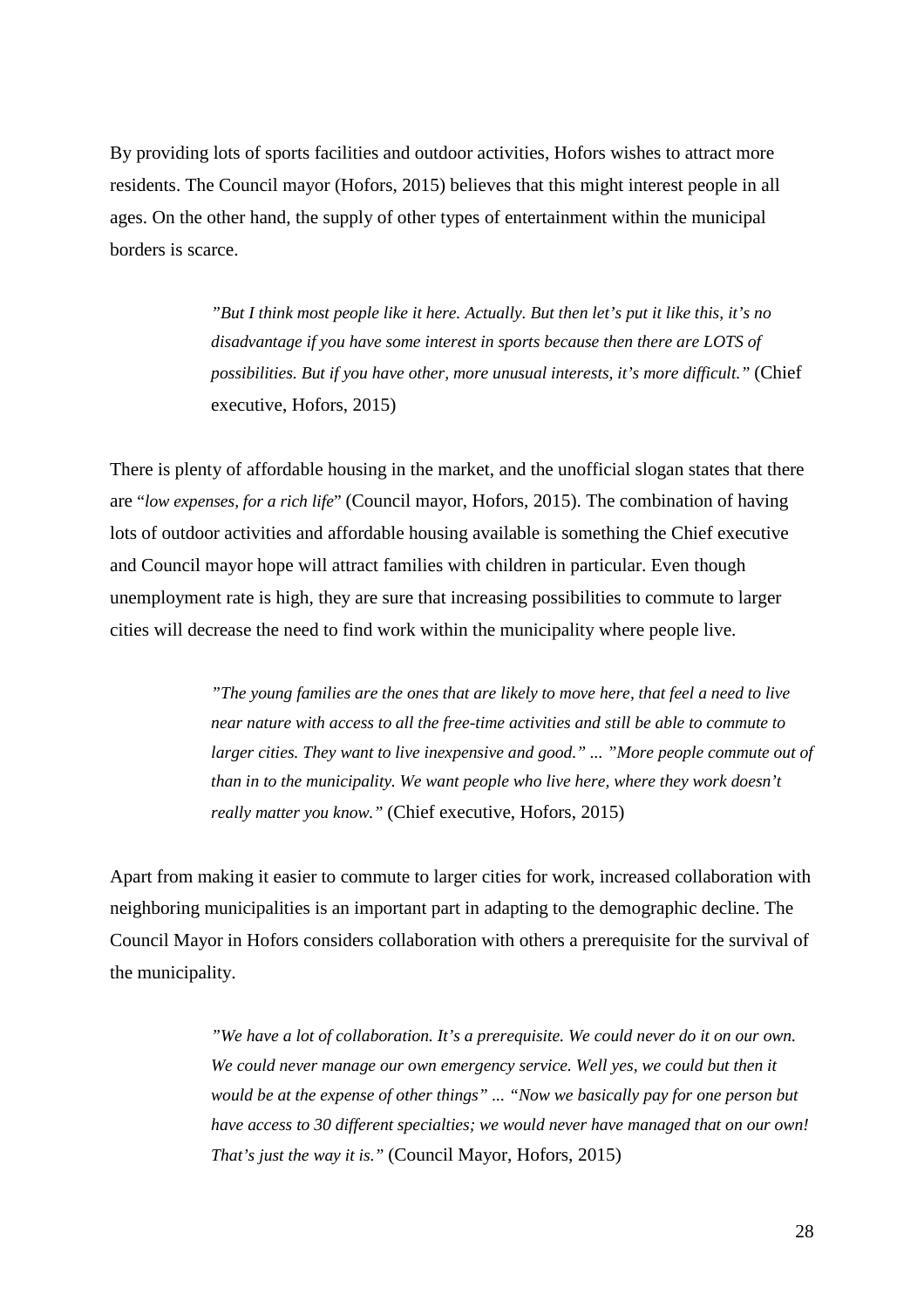Since the municipality is already collaborating a lot with others, the step to merging with one or more of the other municipalities in the area is not far away, though the issue is a sensitive topic.

> *"A merger with one or more neighboring municipalities is very likely in my opinion. The question is how long it will take. The most benefits from this would be in administration and supportive resources. The way things are now, the smallest municipality has to achieve the same things as the largest municipality in almost everything. That can be tough."* (Chief executive, Hofors, 2015)

One of the most pressing concerns they have for the future is how to handle the growing number of elderly in need of care. Geriatric care is costly, and for a small municipality like Hofors, growing expenditures on this post might prove to be unmanageable. More and more people wish to stay in their homes for as long as they can. This is of course something that the municipality will have to facilitate, even though the Council mayor thinks that the economics of it will be difficult to manage.

> *"I think we have to realize that everyone who wishes to live at home has to be able to do that. That's the way it is. Then, if you look only to the economic part of it I learned once that if a person has more than three visits from the home care per day, it will be more costly than if that person would stay in a retirement home. But of course for the quality of life most want to stay at home."* (Council mayor, Hofors, 2015)

Both the chief executive and the council mayor expressed that mergers are inevitable in the long run for municipalities like Hofors, and that issues like future geriatric care might be easier to resolve if the municipalities are a bit bigger (Chief executive & Council mayor, Hofors, 2015).

#### *Smedjebacken*

*Figure 4* shows the large blacksmith statue that greets everyone who enters Smedjebacken municipality. It serves as a symbol of the history that has had such a great impact on many of the municipalities in Bergslagen. Many of the mines in the area are now shut down, but are still used as tourist attractions.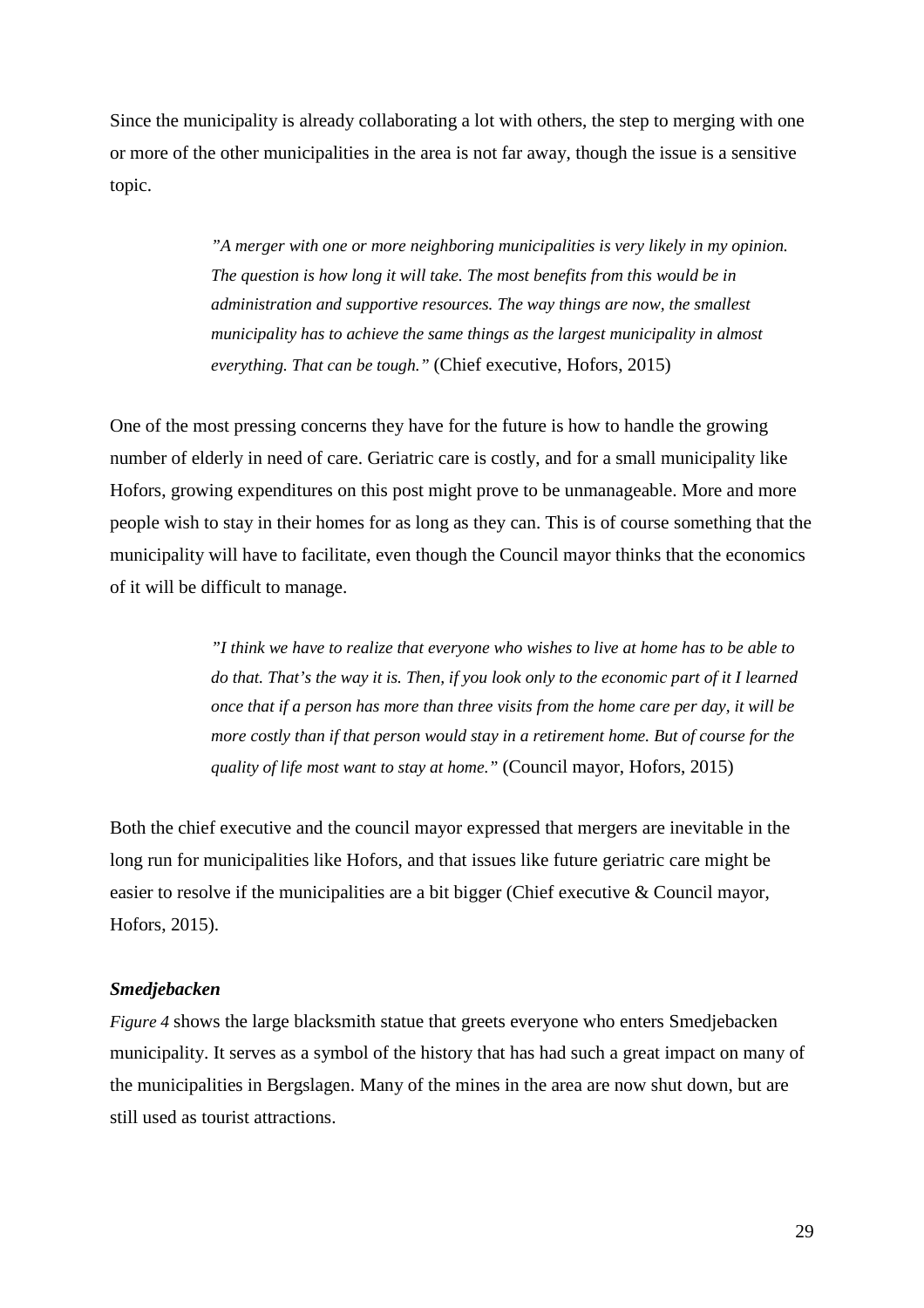*Figure 4,* Statue of a blacksmith at the entrance to Smedjebacken



Photograph: Emma Söderberg 2015.

The Council mayor and the Chief executive both expressed that the future looks brighter than in the past and that the most drastic rate of decline now has slowed, and the number of inhabitants is relatively constant. In general, they view the demographic decline as something that occurred in the 1990's, but now has passed. If one takes a closer look at *Figure 1* one can see that the most drastic decline indeed took place in that period, and that the number of inhabitants has been relatively steady the last ten years. This has made the municipality lead believe that there has been a change in the population decline trend and that the crisis is over. In the interviews, they were unfamiliar with my use of terms like *adaptation* in relation to their development, since they believe there is nothing to adapt to in that remark.

When the largest rate of population decline occurred, Smedjebacken was forced to demolish a large number of rental buildings that were left empty. The Council mayor joined the municipal council at this time.

> *"When I joined, municipal buildings were demolished at full rate. We demolished 1000 out of 2000 apartments. I think that's a pretty high number. There are huge costs in demolishing things you have built. On the other hand we couldn't keep the apartments when no one was living there."* (Council mayor, Smedjebacken, 2015)

As Hofors, Smedjebacken is to a large extent reliant on one industry. Steel industry giant OVAKO does not have more employees than the municipality (as they do in Hofors), but many of the other companies in the area are subcontractors to OVAKO. Therefore, the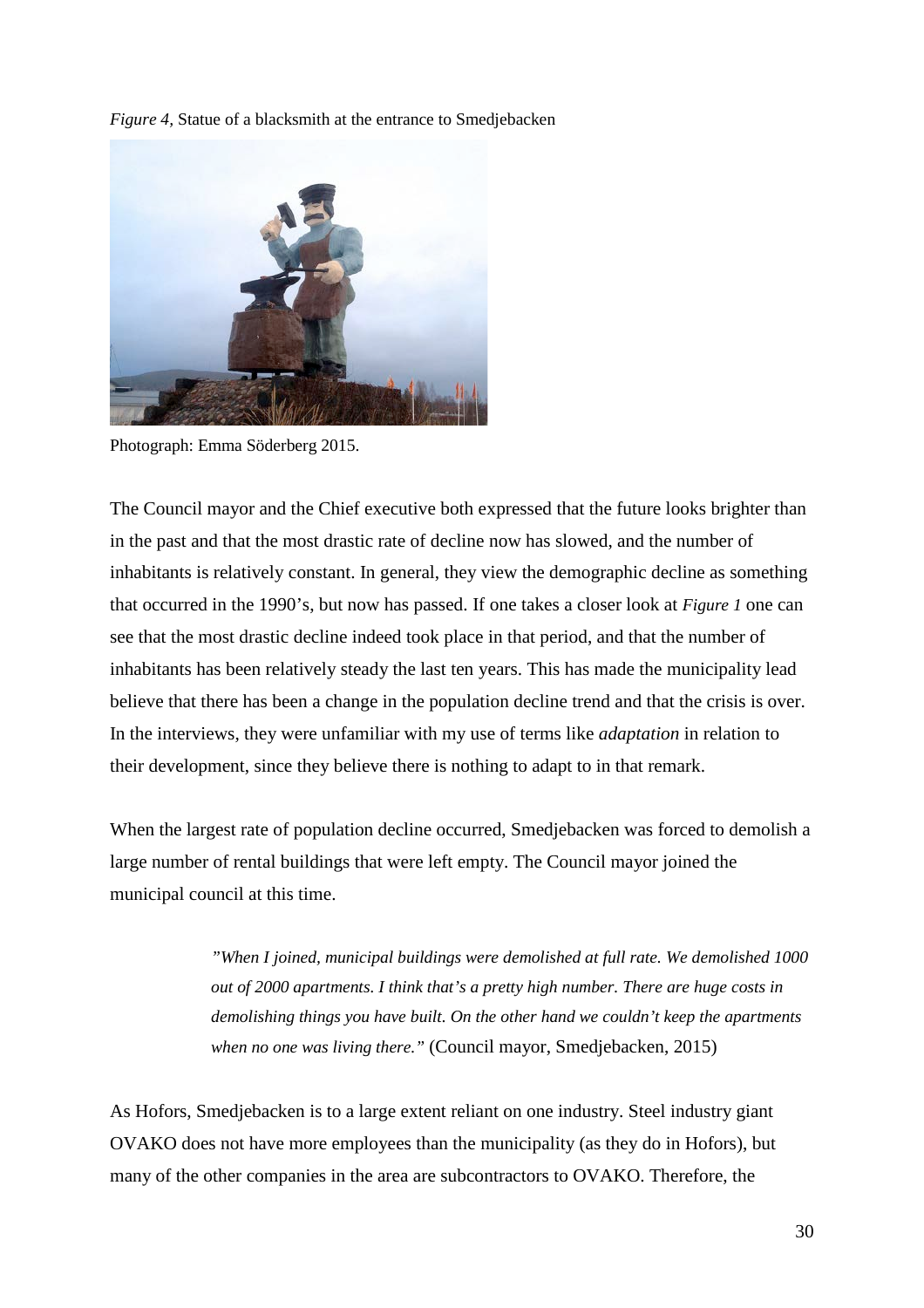development of the company will have an effect on the development of the municipality. OVAKO are not as dominant on the labor market, though, as they used to be.

> *"OVAKO are very important, but not as important as they once were. They used to have a more predominant role, but they are still important. Not only because of their own large business but also because of all the subcontractors here." … "Of course there is a problem in being so reliant on one industry. If there is a recession in that industry we will get hit hard, but the bright side of this is that we have a relatively low unemployment rate. At the moment."* (Council mayor, Smedjebacken, 2015)

Just as the other two municipalities I visited in this study, Smedjebacken officials are trying to balance the demands they face from their citizens with challenges that the demographic change brings. They believe that there is a lack of awareness among the citizens of what is actually included in the municipal responsibilities.

> *"I mean, everything isn't the responsibility of the municipality, there are many others... Some can blame the municipality for not providing streetlights at their house. Yes, but maybe it isn't even a communal road, then it's not up to us to provide streetlights. Many of these issues are a matter of information."* (Chief executive, Smedjebacken, 2015)

During the cold winter months, the roads in Sweden get quite slippery. In Smedjebacken they introduced something they call "Sanda för varandra" ("Put sand on the roads for each other"). This passed winter, the municipality filled large containers with bags of sand that people could come and pick up to use on the slippery roads. This was an initiative to provide a service that would reduce the pressure on the municipality to answer to complaints.

> *"It is called 'Sanda för varandra'. That's the idea. So, maybe people won't have to call here and say that no one has put sand on the streets where they live. Maybe you have a responsibility yourself to make sure there's sand on the street out to your mailbox."* (Chief executive, Smedjebacken, 2015)

Nowadays the municipality has to deliver the same services they did in the 1990's while a smaller percentage of the population is of employable age. A cause for concern in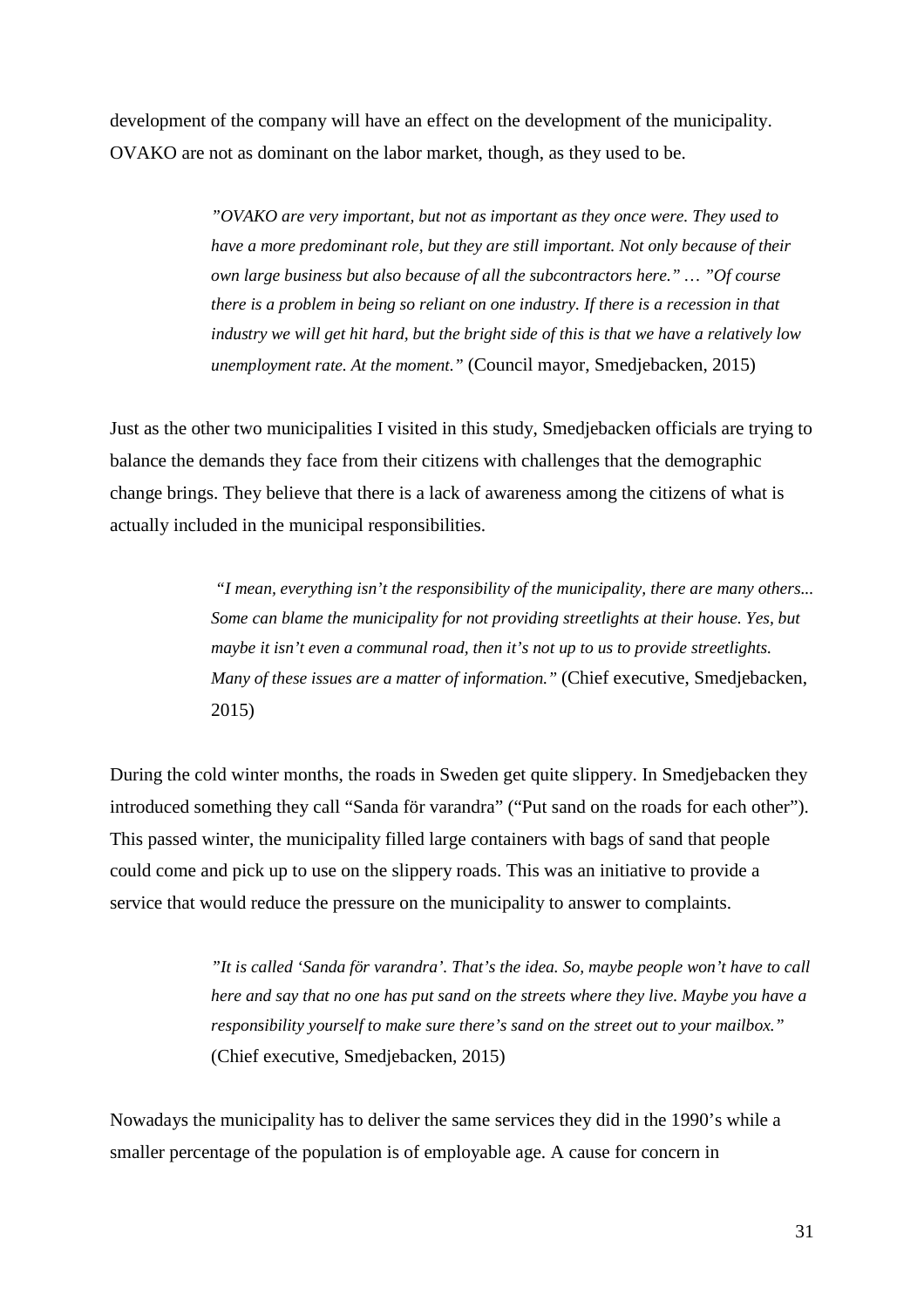Smedjebacken is the growing number of elderly people that needs care and support from a shrinking number of people in the workforce.

> *"We have a large percentage of elderly people. That's the way it is in general, if you look at the age distribution. We have quite a waist [in the population pyramid] when it comes to youths in particular. Not so much kids, but more youths that decide to move away from here."* (Council Mayor, Smedjebacken, 2015)

To tackle this issue efforts have been made to attract families with children. These efforts have not been in the form of campaigns or direct marketing but by, for example, making sure that there are good house lots and free-time activities available. Below is what the Council mayor answered when asked if the municipality have had any special marketing strategy to attract the target group of young families.

> *"No, not in the form of marketing campaigns. The marketing consists of having good activities and making sure there are job opportunities, having appealing house lots to offer, that's what will give results I think; not putting up posters in the subway. When it comes to this I think we have succeeded."* (Council mayor, Smedjebacken, 2015)

Something that was conveyed in both interviews is that there is not a long-term strategy to deal with the demographic changes. "Whatever happens, happens" seems to be the strategy; to deal with problems as they appear and not engage in direct place marketing. The Chief executive stressed that she believes there is a problem in most municipalities in Sweden with an aging population, not just in Smedjebacken.

> *"There are many families with children that have moved to Smedjebacken in the past few years, and that's a strategy we have had; to attract families with children. In a way I think all municipalities have that as a strategy, based on the fact that the population is getting older and that a new workforce is needed, and all that. We have that waist [in the population pyramid] that everyone has"* (Chief executive, Smedjebacken, 2015)

To manage all responsibilities that a municipality has by law, Smedjebacken has a lot of collaboration with other municipalities.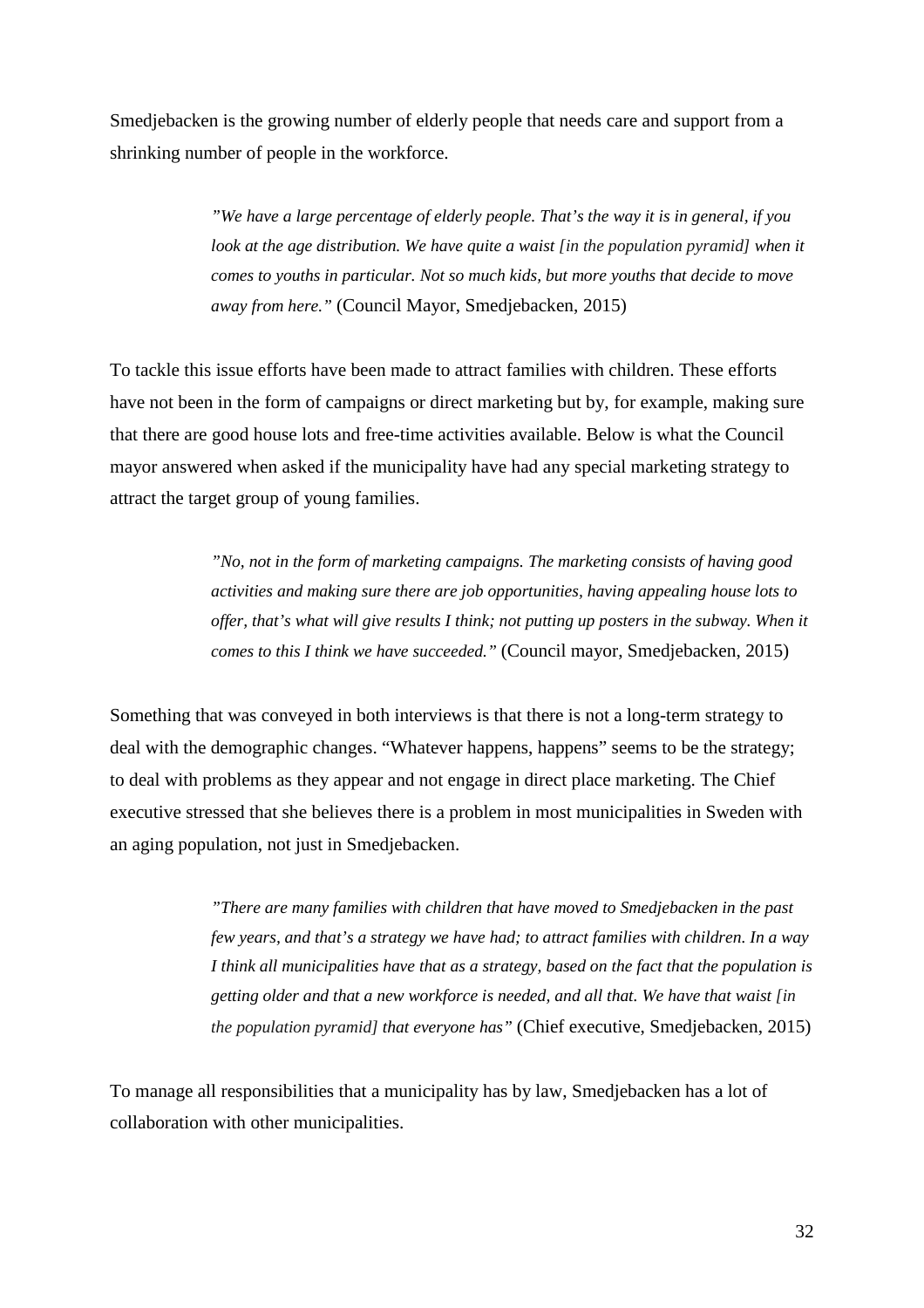*"Yes, there's a lot of collaboration, mostly with the municipalities in Dalarna. The largest collaboration there is Ludvika-Smedjebacken. We have a joint high school, culture school and integration work. Yes. We have a lot of joint activities."* (Council Mayor, Smedjebacken, 2015)

When it comes to possible future mergers with other municipalities the Council mayor believes that there could be some co-ordination benefits in merging, instead of working with all these collaborations. At the same time there would be a loss of time and money in the actual merging process that he believes is too big of a sacrifice (Council mayor, Smedjebacken, 2015). According to the Chief executive there is a risk of loosing the closeness between citizens and municipality lead, and that there are no apparent benefits to merging with another municipality.

> *"Well, one should never say never but there are no such discussions, of mergers, here. A municipality of Smedjebacken's size really has the same mission as a municipality with 100 000 inhabitants. We are here for our citizens. We have this area to work within. If you make that area bigger it will only make all the numbers larger, the mission is still kind of the same. I think that the closeness [between citizens and municipal policy makers] is important and I don't think there is much to gain on getting any bigger. Then you need more public officials, you need more buildings and all that. So the closeness is what I feel is most important."* (Chief executive, Smedjebacken, 2015)

Both the Chief executive and the Council mayor think that the future looks bright for Smedjebacken.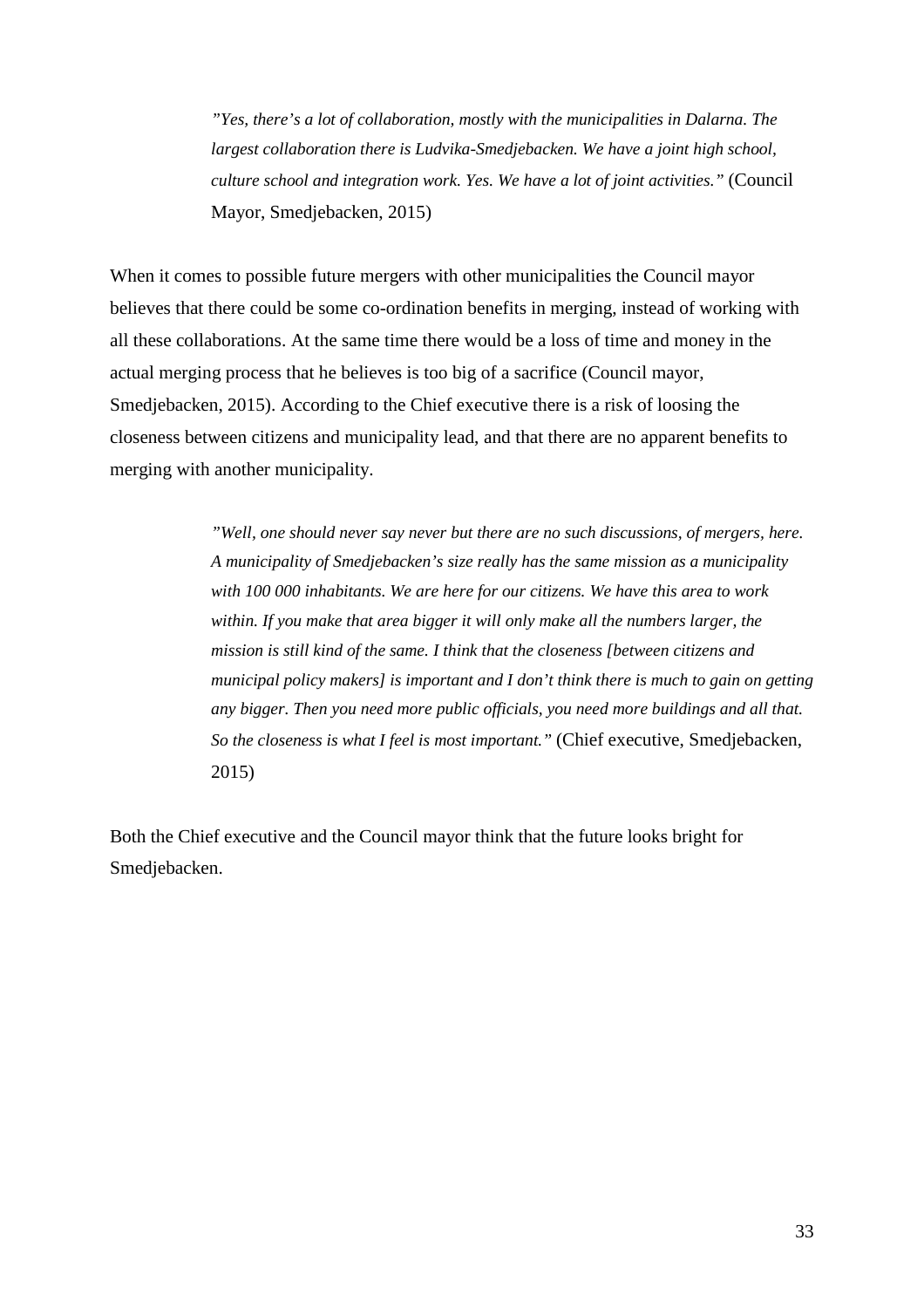## **7. Analysis**

In this section I analyze and make comparisons between the empirical findings in the three municipalities. None of the municipalities under study had any explicit long-term adaptive strategies addressing the demographic development, but seemed to make decisions on a shortterm basis. In general, the topic of demographic decline and adaptation to a smaller population has been cautiously addressed in all three cases. Neither of the interviewees has been very keen on talking about the out migration and all have made connections to *other*  municipalities that have the same problems. Over all I get the impression that it is a quite sensitive subject, since admitting population decline in a way is admitting defeat. Nevertheless, by talking about the subject more casually in semi-structured interviews I was able to identify several implicit strategies that were the same in all three municipalities. These are analyzed below.

#### *Place marketing*

Place marketing has not been very intentional in the forms of campaigns, but rather by creating a society that the municipality Council mayors and Chief executives felt would attract the target group – families with children – and some efforts to boost tourism. Families with children are the main target group in all three municipalities. Place marketing is shaped in a way that will attract them to move there: free-time activities, affordable housing and closeness to both nature and larger cities are examples of things that are promoted on the websites of these municipalities.

#### *Free-time activities*

To attract as many new residents as possible, local assets in free-time activities, such as sports facilities, are promoted. This is perceived to be appealing in particular to the main target group. In the case of Smedjebacken there are not any youth centers available but lots of sports facilities, since this is believed to be more appealing to the current and possible future citizens. In Hedemora I was told that the general offering of free-time activities was mostly related to sports.

#### *Affordable housing*

Providing affordable housing and desirable house lots is something that the municipalities can affect to adapt to the current needs of the target group. One plausible measure is making sure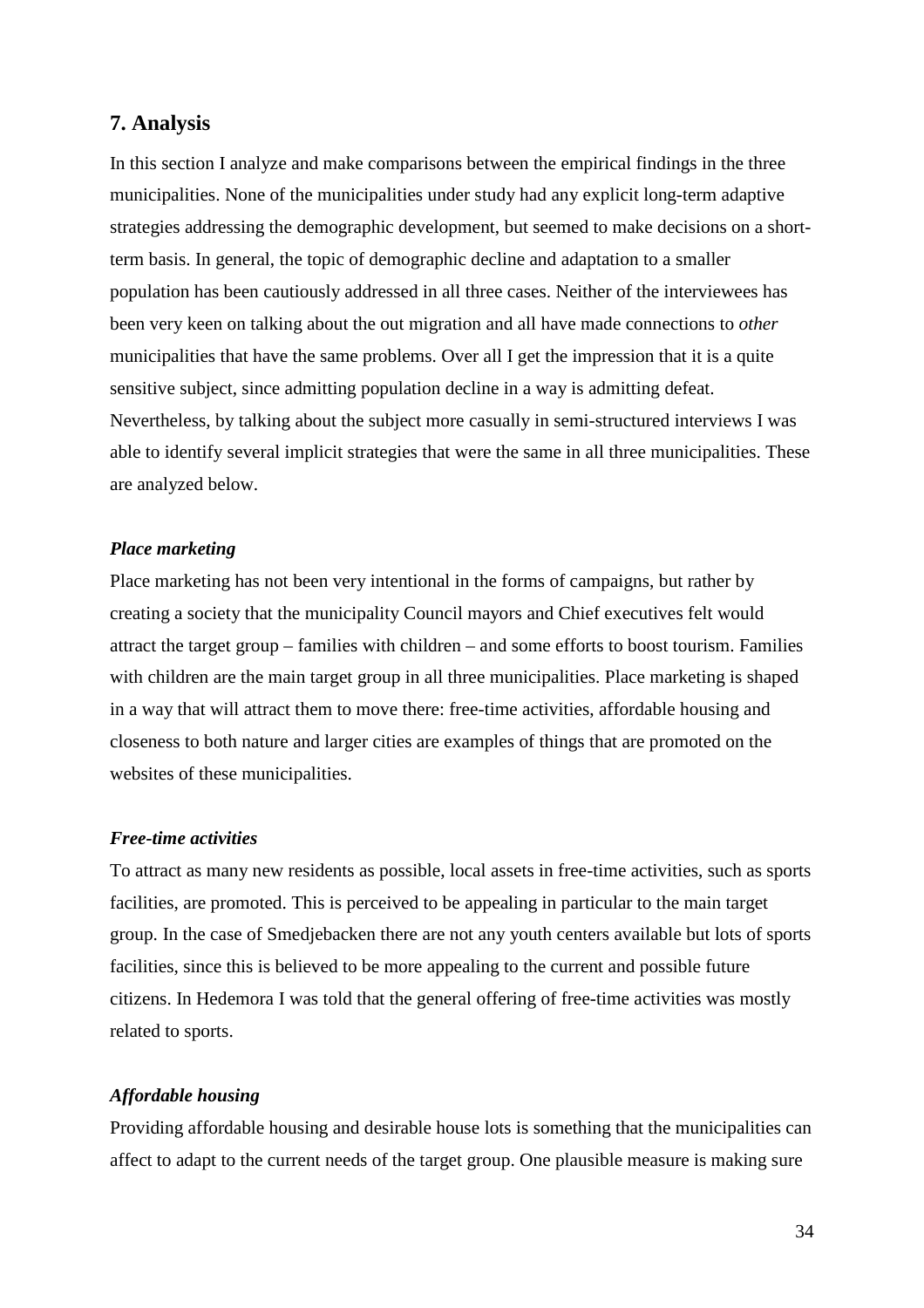that housing is available in the population centers for the elderly, so that families with children can move into the larger houses that many of the elderly citizens now occupy. This has proved to be quite problematic for a number of reasons. For one the population is growing increasingly older and more elderly people are relying on a decreasing working force to support them. There is also an issue with housing costs for the elderly, who cannot afford to move from their house to an apartment, because the rent is higher than the costs for their house.

#### *Commuting*

The unemployment rate is high and risk increasing further since the region is to a large extent reliant on one main industry for employment. This means that being able to commute elsewhere for work is a prerequisite for many to make the move to these municipalities. This prerequisite is something that the interviewees were well aware of and the closeness to larger cities was something they all brought up as a benefit. Improving the possibilities to commute is a way of adapting to a changing population.

#### *Shutting down schools*

Schools have been shut down as the number of students has decreased. This does not necessarily have to be a bad thing but the Council mayor of Hedemora felt that the residents did not appreciate it, and that the party in power saw an effect by this in the results of the following election.

#### *Demolition of buildings*

Demolition of buildings as a result of a decreasing population had occurred in all three municipalities, although the extent of the demolition varied. In Hofors, the city hall was once a tenancy apartment building. In Smedjebacken many municipal owned buildings were demolished when the rate of the demographic decline was at its peak.

#### *Collaboration and mergers*

One step towards an adaptation to a smaller number of inhabitants is increased collaboration with neighboring municipalities. Smedjebacken has started collaborating with the neighboring municipality of Ludvika in creating a better environment for businesses to settle and grow in the region. This project is partially funded by the Swedish agency for economical and regional growth (Swedish agency for economical and regional growth, 2015). The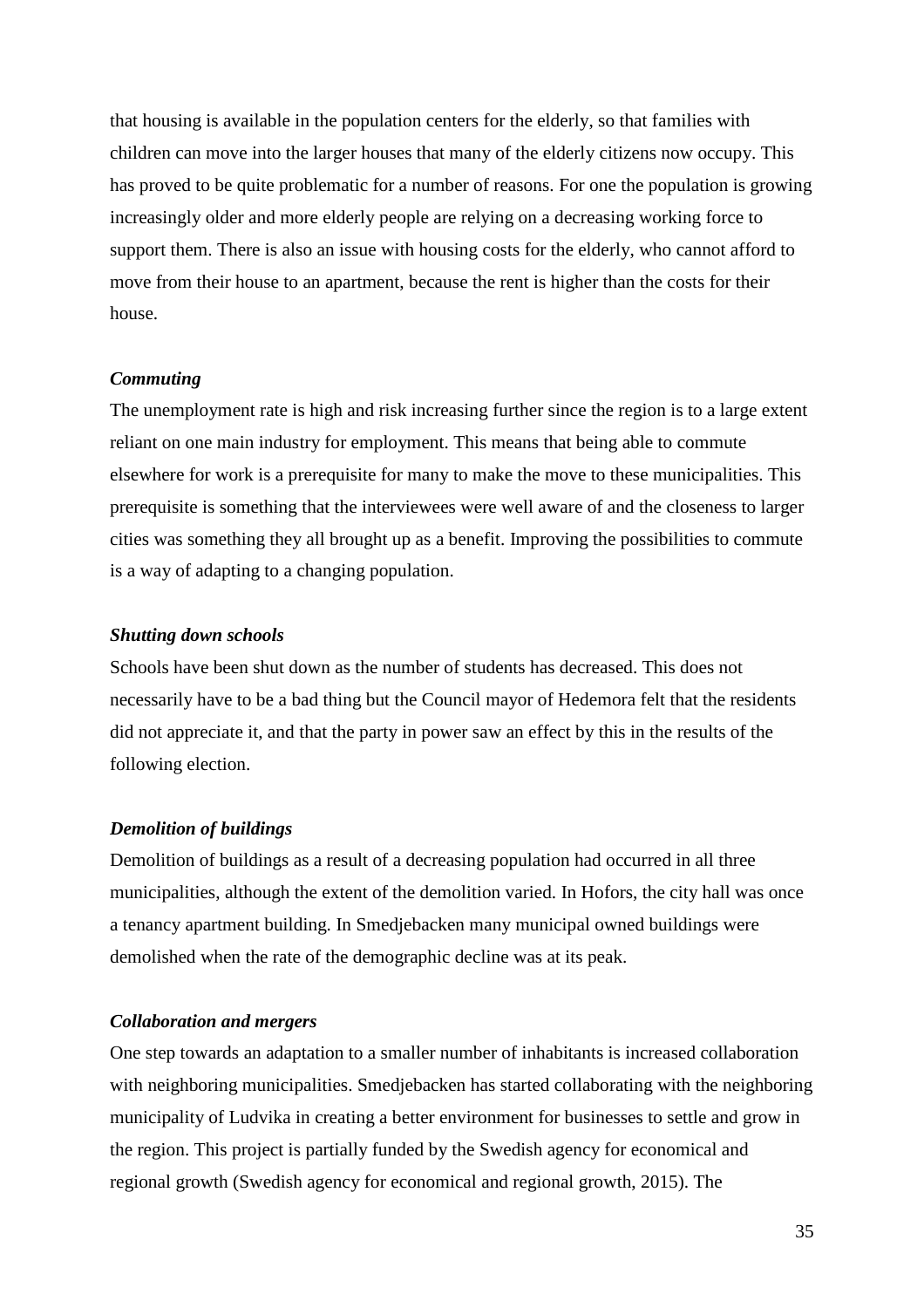collaboration between many of the small rural municipalities is increasing and many of them cannot manage without it. The step might not be that big from extensive collaboration to a full merger between municipalities. All three municipalities under study expressed that they found future mergers quite likely. Their personal opinions on the matter varied however.

#### *Geriatric care*

Handling geriatric care in a society where the percentage of elderly people in the population is increasing, while the percentage of people in the workforce is decreasing is a pressing problem for all three municipalities. This was a sensitive topic to talk about since none of the municipalities had a specific plan to deal with this issue.

#### *Unique occurrences*

The unique occurrences in this study are how each municipality seems to perceive their situation. Even though they all act on the problems that follow demographic decline in a similar way, they have displayed different views on their current situation and what the future looks like.

In Hedemora, the Council mayor implied that the solution to some of their future problems might lie in changes and inventions not yet available. Geriatric care for example, might be more efficiently performed with the development in technology, such as monitoring cameras. The Chief executive of Hedemora mentioned future mergers as a positive measure, and something that would be inevitable in the long run. They still recognize that the population is decreasing but that the rate of decline has slowed.

Hofors Council mayor described how the municipality plans for the worst, but hope for the best. Each year they expect a loss of 100 inhabitants. They are frustrated with the negative view they believe the rest of the country has of their municipality. They say that their mission would not be possible to realize without collaboration with neighboring municipalities. The future is still viewed as bright, as they work hard to change their appearance.

In Smedjebacken the municipality leaders believe that the trend has shifted and that the demographic decline has stopped. The growing percentage of elderly persons in need of care is a worry though. The interviewees convey a pride in having turned the development around.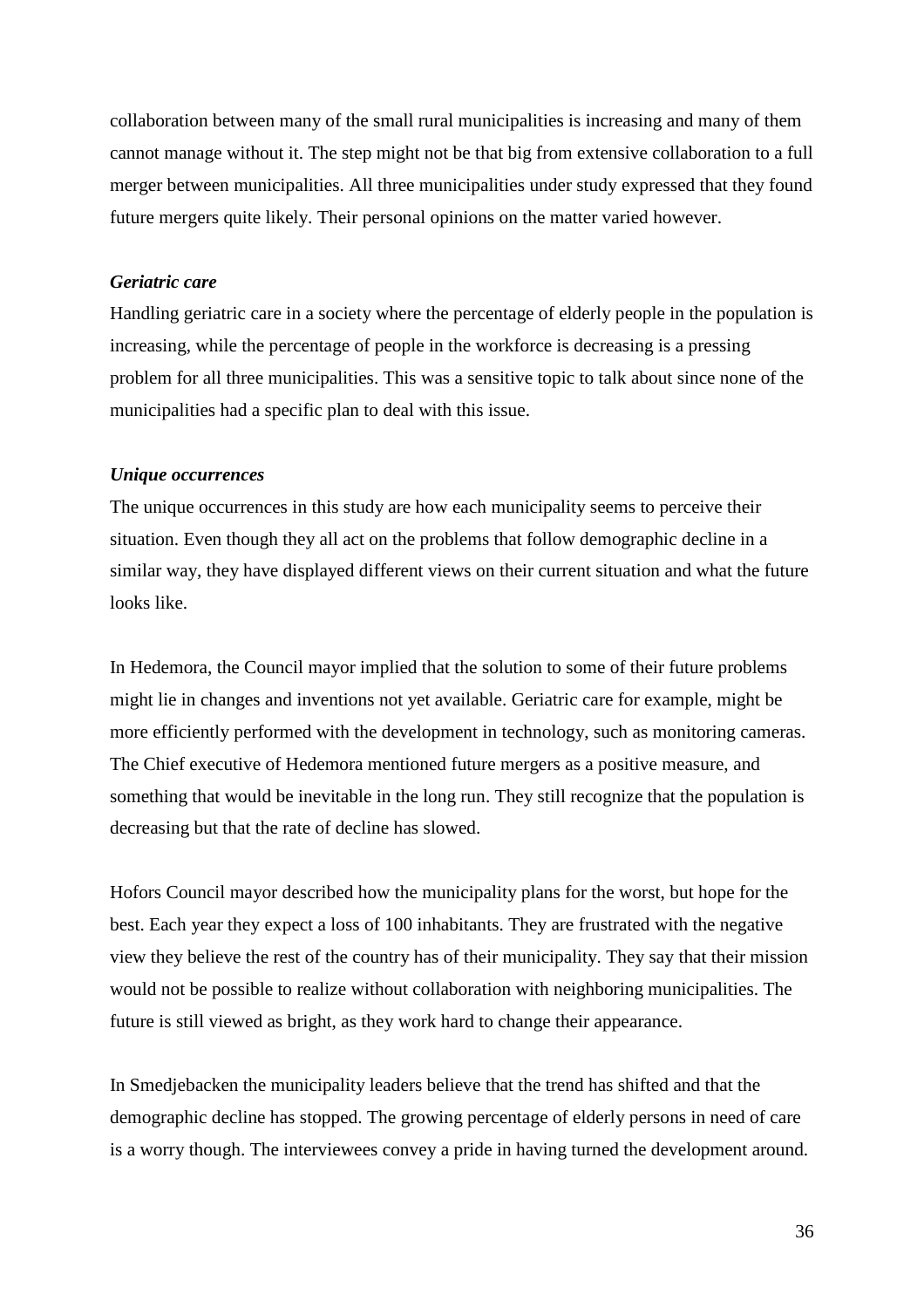The strategy is to deal with issues on a short-term basis and there is no desire to merge with neighboring municipalities.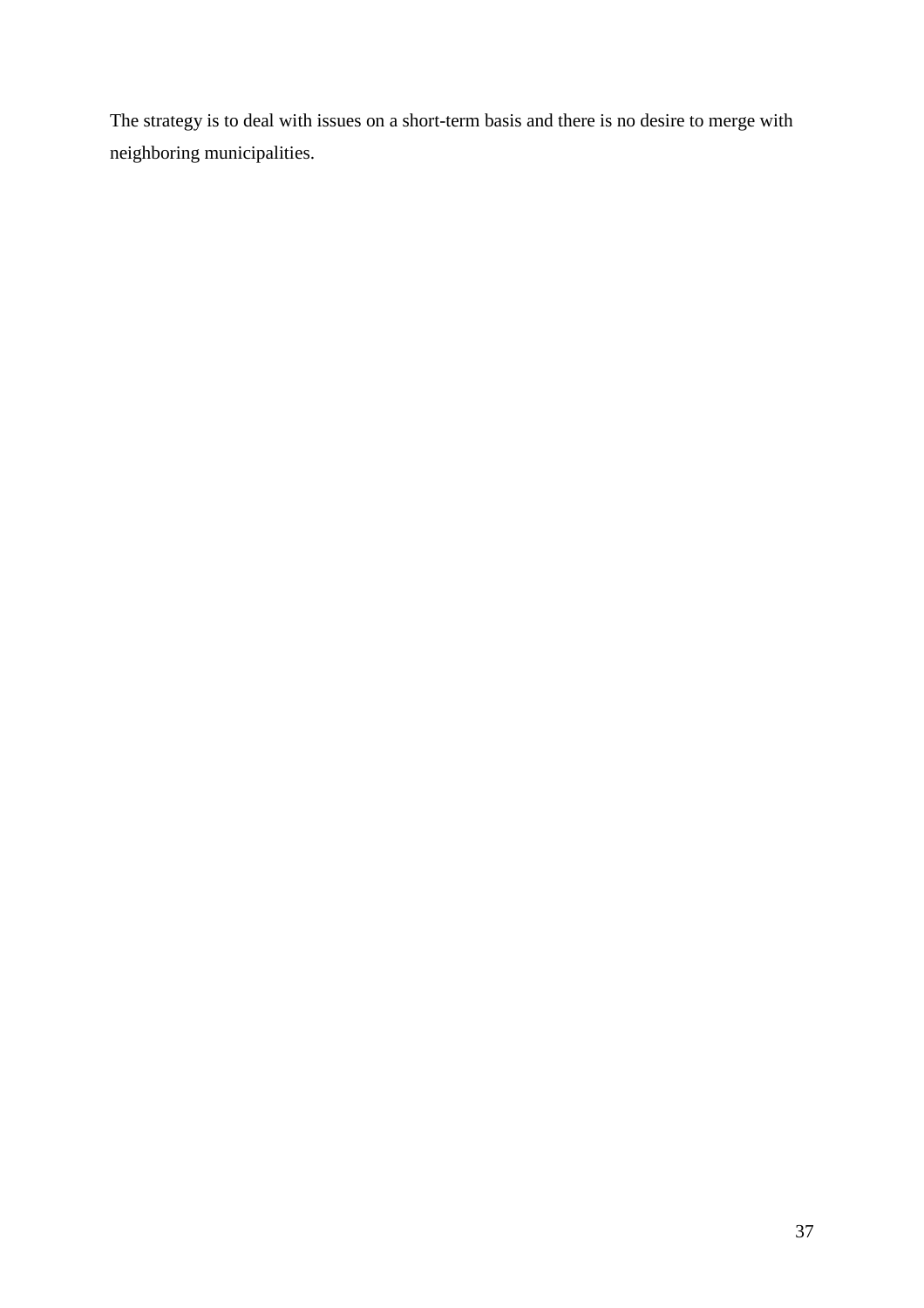#### **8. Discussion**

#### *Capitals*

With continuous urbanization, the smaller rural municipalities are loosing many of their assets. Social capital is lost if few of the inhabitants can, or want to, stay. This leads to a loss of economic capital in tax revenues and loss of potential to provide sufficient public services, which could lead to even more people deciding to leave. Whatever capitals remain are those tied to the place; its history, location and natural resources.

Profitable social contacts are valuable in any society. In the three case municipalities of this study, the communities are relatively small and many of the citizens know each other and have some connection to those who lead the municipality. In Smedjebacken there was a concern that the social capital might be reduced in the case of a possible merger with one or more of the neighboring municipalities. On the other hand, much of the social capital is lost no matter what as the population declines.

Cultural and symbolic capital is available in the forms of history, tradition and location. Historical features are used as place marketing in the municipalities' websites. Hedemora is marketed as the oldest town in the county and old mines, no longer in use, are showed as tourist attractions. This is a recreational capital tied to the place that will remain regardless of demographic decline. These values are important in the marketing of the municipality, which is what is hoped to be a way to attract more citizens. Examples of the assets that the municipalities want to emphasize in their marketing are: closeness to both nature and to larger cities, free-time activities such as sports facilities and nice affordable housing.

The supply of money and assets is an important planning prerequisite for a municipality. This supply is closely connected to the demographic development. When the population is decreasing, and especially when the percentage of people in the work force is decreasing, there is a result of decreasing tax revenues in the municipality. In Hofors, every year's budget planning starts with a deduction of six million Swedish crowns as a result of the predicted loss of 100 inhabitants recalculated into economic capital. A municipality is not meant to have a profit at the end of the year, but with decreasing revenues a plan for decreasing spending must follow in order to have a balanced budget.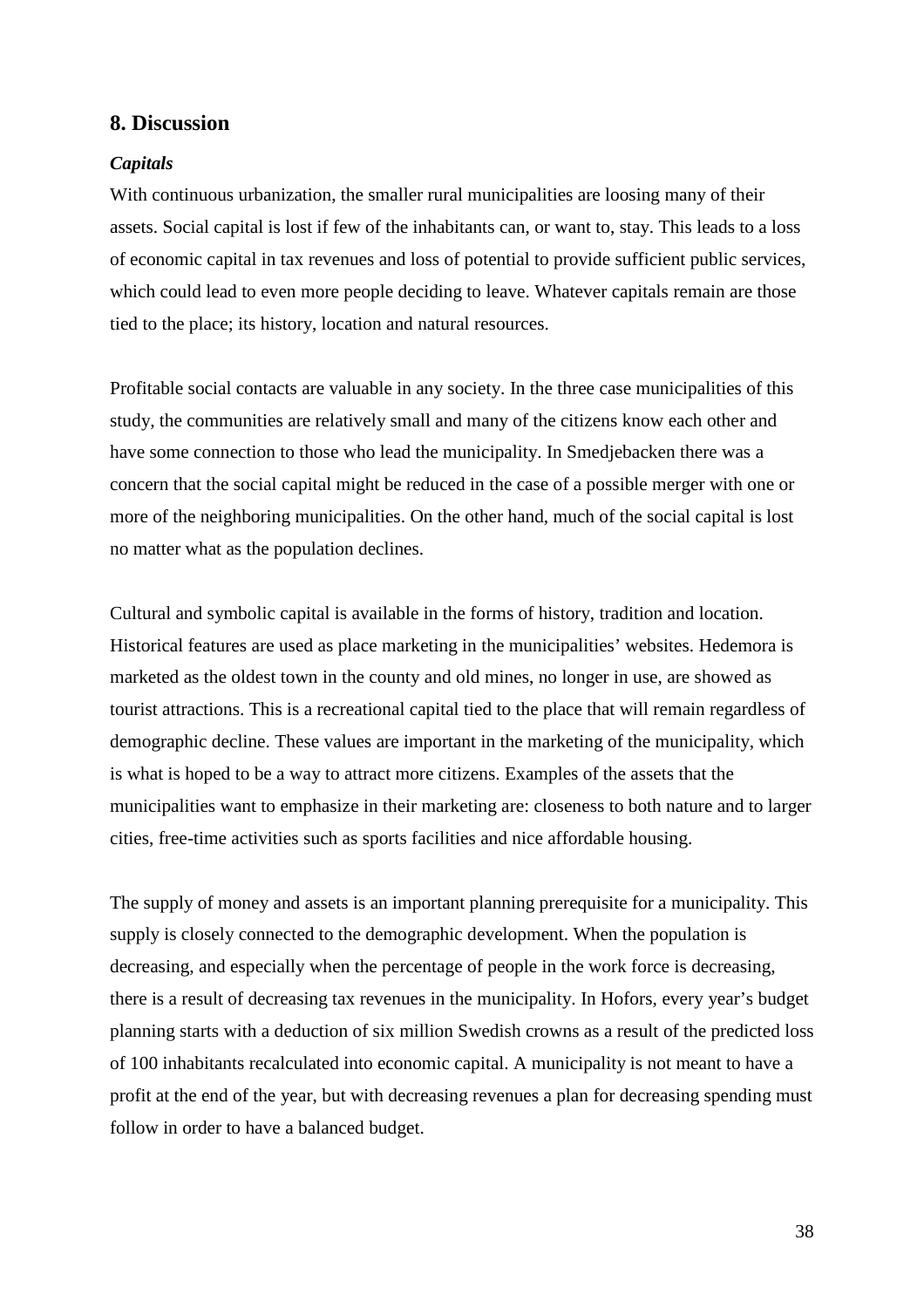#### *Adapting*

These municipalities might not have long-term adaptive strategies to handle the demographic decline but perhaps it is impossible, in their situation, to have such strategies. The way they act now might be a better way to avoid enhancing the negative spiral of demographic decline. When a municipality's population is declining, few companies will want to establish their business there, which leads to fewer jobs and fewer jobs will lead to fewer inhabitants. If the municipality lead were to acknowledge that there is an ongoing population decline that it is likely to continue, it might boost the chain of events even further. There is logic in preventing downfall by not admitting defeat.

The number of foreign in-migrants has increased slightly in relation to the total number of inhabitants in the last decade. However, this has not been addressed in either of the interviews as a possible strategy to attract new inhabitants. One could have assumed that this would be a possibility for a new target group of in-migrants but that did not turn out to be the case.

A question that comes to mind is; how long can this development carry on? One way to adapt without giving up could be enhanced collaboration with neighboring municipalities, something that in the long run might lead to mergers.

#### *Future studies*

Content of future studies on the subject of adaptive strategies to rural demographic decline might entail a closer examination of the importance of who the in- and out-migrants are. The steady flow of refugees coming to Sweden in the last decade has had a small impact on the demographic development so far, but will it be enough to impact the future development for the rural areas? Who are those moving in to the rural declining municipalities, and what attracts them there?

Another aspect of the problem that I have not had the chance to investigate further is what happens to a municipality that 'admits defeat'. Is it perhaps the most sensible socio-economic decision or will the mere admitting of the problem it worsen the situation further?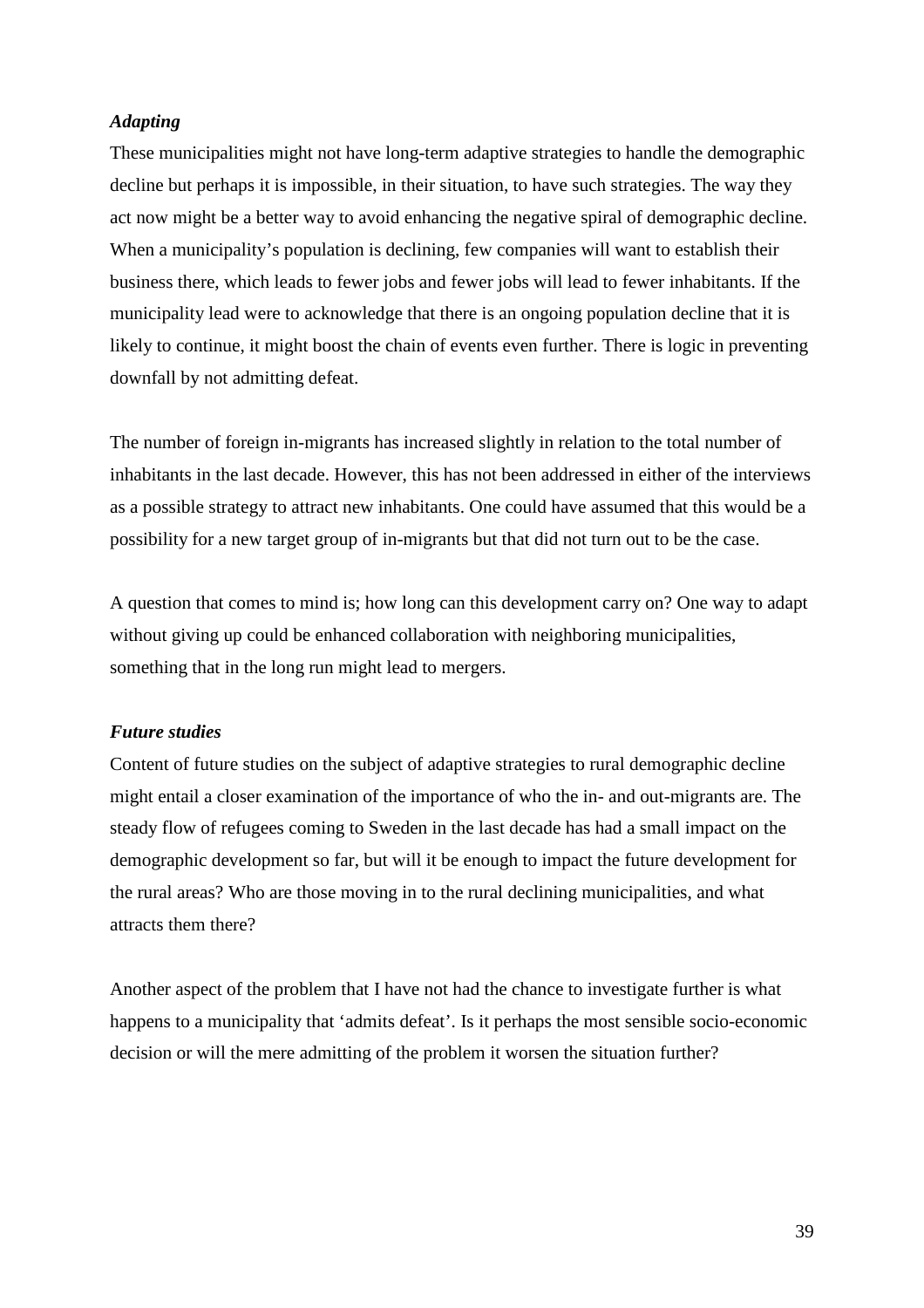## **9. Conclusion**

The hypothesis for this study was that Hedemora, Hofors and Smedjebacken have formulated long-term strategies to tackle the issue of demographic decline and the problems that it brings to adapt to a smaller population. This hypothesis has now been proven wrong since none of the municipalities under study possessed such strategies. Instead, I was able to identify implicit adaptive strategies within the following areas: place marketing, free-time activities, affordable housing, commuting, shutting down schools, demolition of buildings, geriatric care, collaboration and future mergers. I have interpreted these adaptive strategies as implicit since none of the informants have mentioned them explicitly but rather showed signs of them in their actions.

The unique occurrences in this study were how the interviewees perceived their situation. Hofors Council mayor described how they plan for the worst, but hope for the best. The leaders in Hofors starts the year's budget planning by deducting six million Swedish crowns, which is equivalent to the loss of 100 inhabitants. The loss of inhabitants is usually less than 100 persons but Hofors Council mayor convey they want to be on the safe side. In Hedemora, the Council mayor implied that the solution to some of their future problems might lie in changes and inventions not yet available. Such inventions might include technological development that would reduce the workload in geriatric care, where cameras could be used instead of people to check on elderly people still living at home. In Smedjebacken the Chief executive believes that the trend has shifted and that the demographic decline has stopped. There have been some struggles in the past but the Chief executive is now certain that the number of inhabitants in the municipality will not be further reduced.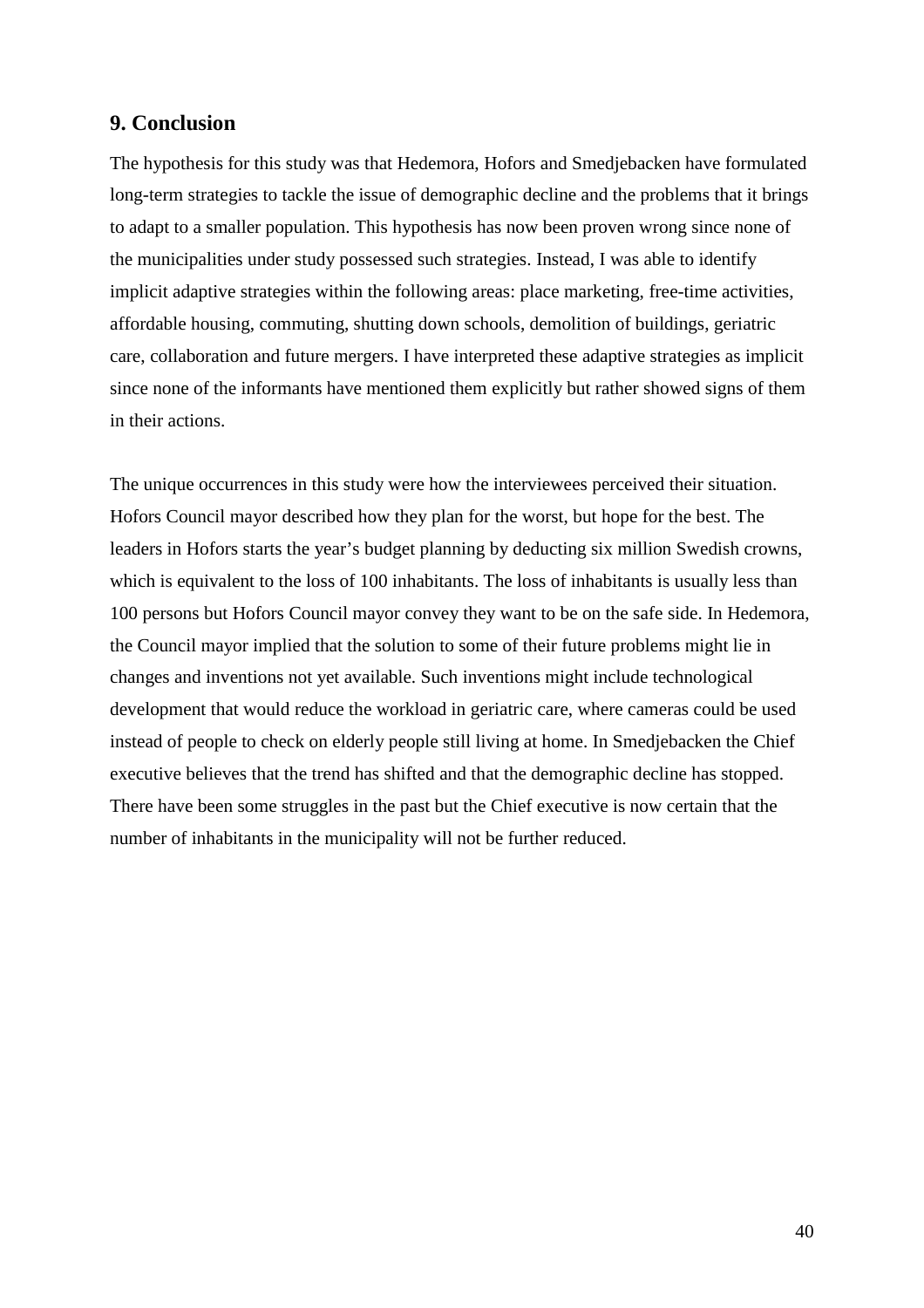## **References**

Alvesson, M. & Sköldberg, K. (2009). *Reflexive methodology*. London: Sage publications Ltd.

Amcoff, J. (2004). Befolkningsförändringar kring år 2000. In: Westholm, E., Gossas, M., Amcoff, J. & Korpi, M. *Att leva med befolkningsförändringar*. Stockholm: Svenska kommunförbundet, p. 49-63.

Andersson, K., Angelstam, P., Axelsson, R., Elbakidze, M., Törnblom, J., (2013) Connecting municipal and Regional level planning: Analysis and visualization of sustainability indicators in Bergslagen, Sweden. *European planning studies*, vol. 21:8, p. 1210-1234.

Carle, J. (2007). Pierre Bourdieu och klassamhällets reproduktion. In: Månson, P. (ed.), *Moderna samhällsteorier.* Stockholm: Norstedts, p. 373-414.

Dahlberg, M. & Rattsø, J. (2010). *Statliga bidrag till kommunerna – i princip och praktik*. Stockholm: ESO (2010:5).

Gilbert, G. N. & Mulkay, M. (1984). *Opening Pandora's box – A sociological analysis of scientists' discourse.* Cambridge: Press syndicate, University of Cambridge.

Glaeser, E. (2011). *Triumph of the city*. London: Penguin books Ltd.

Råbock, I. (2010). *Tillgänglighet till tätorter av olika storlek.* Östersund: Growth analysis (2010:10).

Jakobsson, M. (2009). Från industrier till upplevelser – En studie av symbolisk och materiell omvandling i Bergslagen. Örebro: Örebro universitet.

Korpi, M. (2004). En möjlig svensk befolkningsframtid?. In: Westholm, E., Gossas, M., Amcoff, J. & Korpi, M. *Att leva med befolkningsförändringar*. Stockholm: Svenska kommunförbundet. p. 25-48.

Markey, S., Halseth, G. & Manson, D. (2008). Challenging the inevitability of rural decline: Advancing the policy of place in northern British Columbia. *Journal of rural studies*, vol. 24, p. 409-421.

Muilu, T. & Rusanen, J. (2003). Rural young people in regional development: The case of Finland 1970-2000. *Journal of rural studies*, vol. 19, p. 295-307.

Niedomysl, T. (2007). Promoting rural municipalities to attract new residents: An evaluation of the effects. *Geoforum*, vol. 38, p. 698-709.

Nyström, J. (2003). *Planeringens grunder*. Lund: Studentlitteratur.

Seawright, J. & Gerring, J. (2008). Case selection techniques in case study research. *Political research quarterly*. vol. 61 (2), p. 294-308.

Kommunallagen (1991). Stockholm. (SFS 1991:900).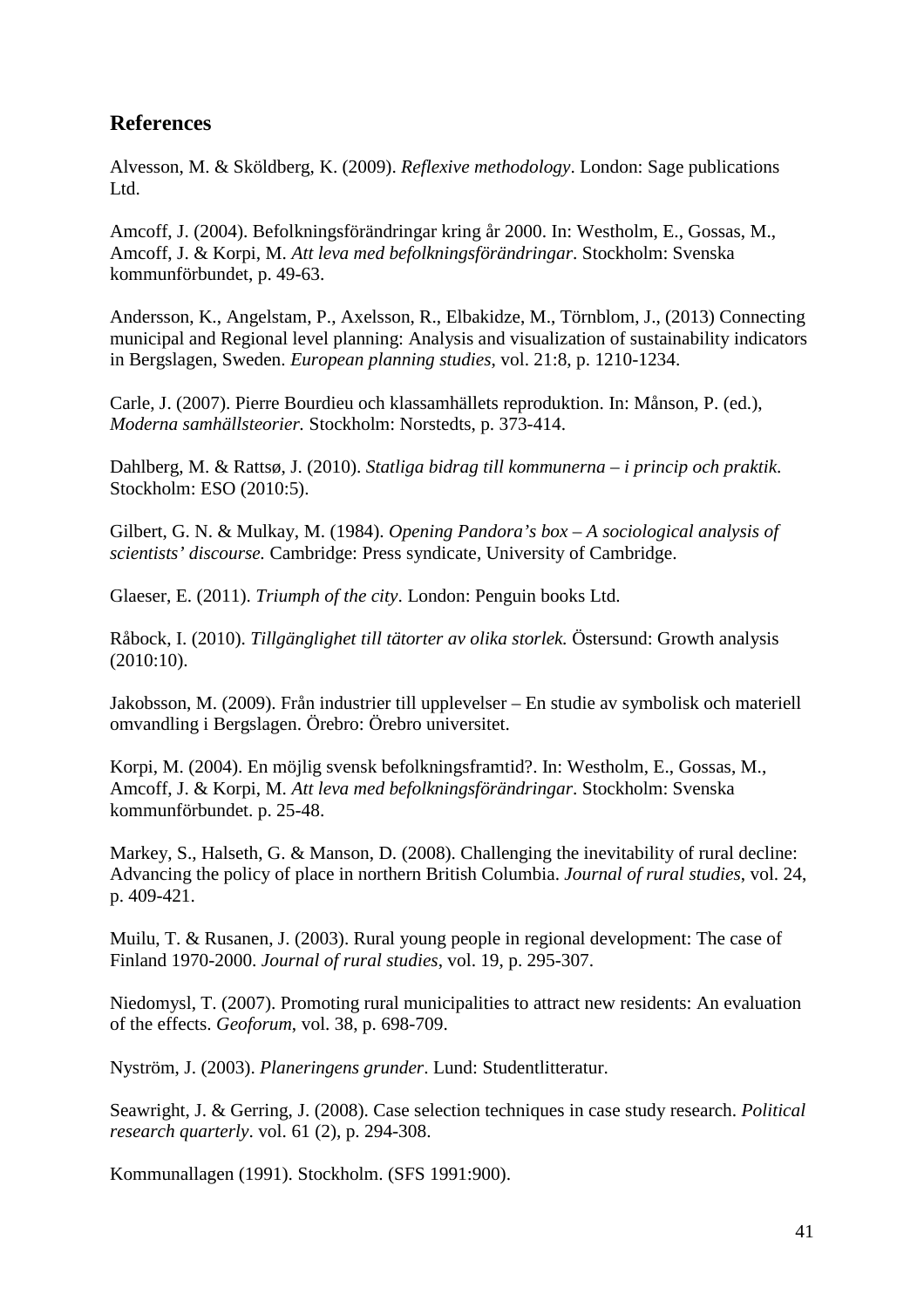Swedish government official reports (2015) *Service i glesbygd*. Stockholm: Fritzes. (SOU 2015:35).

Syssner, J. (2014). *Politik för kommuner som krymper*. Norrköping: Linköpings universitet (2014:4).

Teorell, J., Svensson, T. (2007). *Att fråga och att svara – samhällsvetenskaplig metod.* Stockholm: Liber AB.

Ward, S. (1998). *Selling places – the marketing and promotion of towns and cities 1850-2000*. Oxford: Taylor & Francis.

WCED. (1987). *Our common future*. Oxford: Oxford university press.

Westholm, E. (2004). Inledning. In: Westholm, E., Amcoff, J., Gossas, M. & Korpi, M. *Att leva med befolkningsförändringar.* Stockholm: Svenska kommunförbundet. p. 7-8.

Westlund, H. (2013). De undanskymda utvecklingskrafterna – Socialt kapital, "platsöverskott" och entreprenöriell samverkan. In: Engström, C-J. *Den attraktiva regionen – En antologi om tillgänglighet och regional utveckling*. Borlänge: Trafikverket.

Winther Jørgensen, M. & Phillips, L. (1999). *Diskursanalys som teori och metod.* Roskilde: Roskilde universitetsförlag/Samfundslitteratur.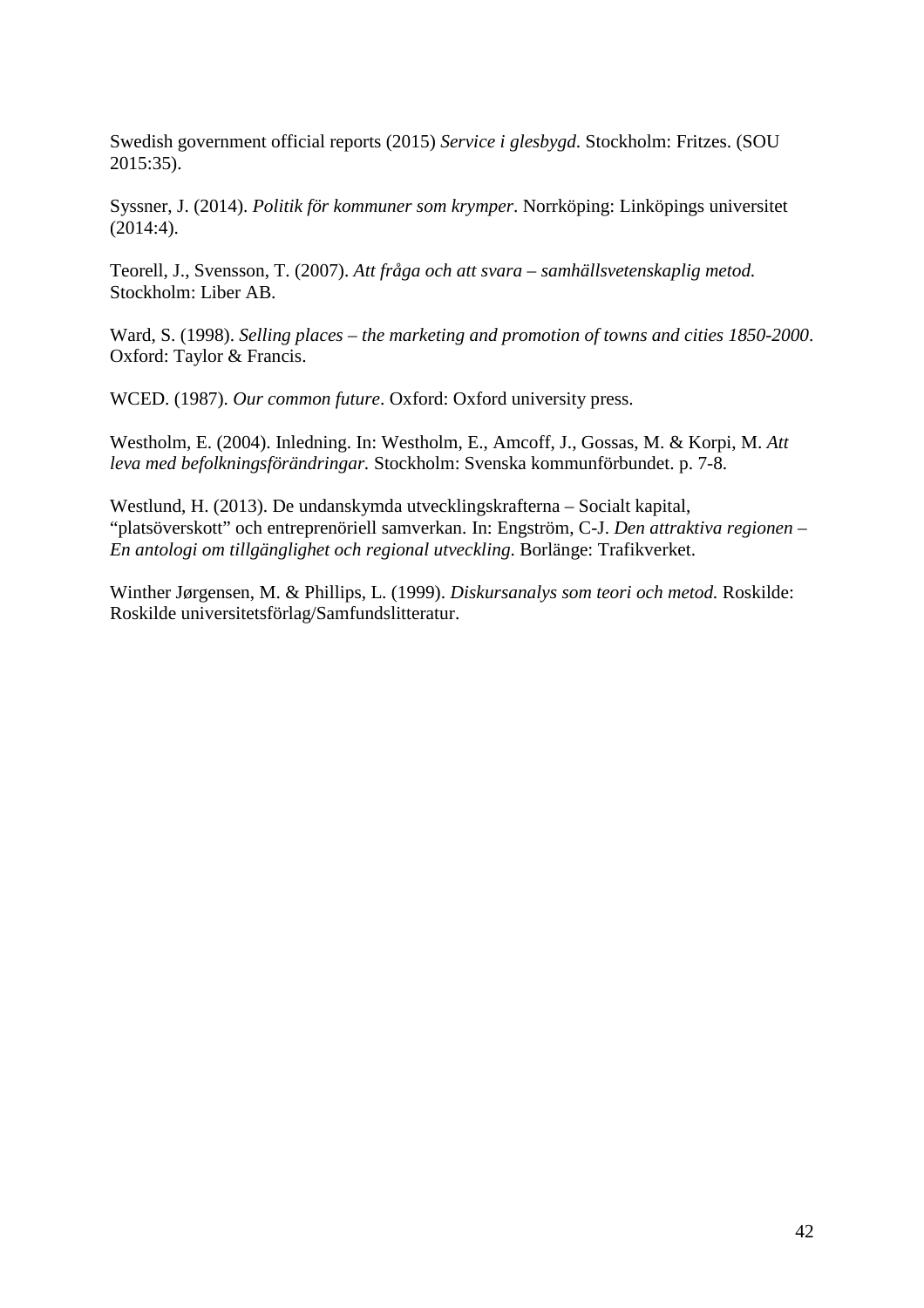## **Websites**

Confederation of Swedish enterprise, *Här finns hela kommunrankingen,* (2/6-2015). [http://www.svensktnaringsliv.se/fragor/foretagsklimat/har-finns-hela](http://www.svensktnaringsliv.se/fragor/foretagsklimat/har-finns-hela-kommunrankingen_570279.html)[kommunrankingen\\_570279.html](http://www.svensktnaringsliv.se/fragor/foretagsklimat/har-finns-hela-kommunrankingen_570279.html) [23/4-2013].

Hedemora municipality, *Garpenberg*, (2/4-2014). [http://www.hedemora.se/kommundelar/garpenberg\\_\\_536](http://www.hedemora.se/kommundelar/garpenberg__536) [15/1-2015].

Hofors municipality, *Kommunen*, (23/1-2014). <http://www.hofors.se/kommunen.4.635e9de811850ea8c7a8000951.html> [15/1-2015].

Smedjebacken municipality, *Flogbergets gruva*, (14/11-2012). [http://www.smedjebacken.se/upplevagora/besoksmiljoer/flogberget/historik.4.13aee2dd12596](http://www.smedjebacken.se/upplevagora/besoksmiljoer/flogberget/historik.4.13aee2dd1259638d31880008567.html) [38d31880008567.html](http://www.smedjebacken.se/upplevagora/besoksmiljoer/flogberget/historik.4.13aee2dd1259638d31880008567.html) [15/1-2015].

Statistics Sweden

Swedish agency for economical and regional growth, *Pågående projekt*, (26/11-2014). [http://www.tillvaxtverket.se/huvudmeny/insatserfortillvaxt/naringslivsutveckling/tillvaxtskap](http://www.tillvaxtverket.se/huvudmeny/insatserfortillvaxt/naringslivsutveckling/tillvaxtskapandesamhallsplanering/samhandlingvidstorainvesteringar/pagaendeprojekt.4.2d4ad9a1144e334a2e42003a.html) [andesamhallsplanering/samhandlingvidstorainvesteringar/pagaendeprojekt.4.2d4ad9a1144e33](http://www.tillvaxtverket.se/huvudmeny/insatserfortillvaxt/naringslivsutveckling/tillvaxtskapandesamhallsplanering/samhandlingvidstorainvesteringar/pagaendeprojekt.4.2d4ad9a1144e334a2e42003a.html) [4a2e42003a.html](http://www.tillvaxtverket.se/huvudmeny/insatserfortillvaxt/naringslivsutveckling/tillvaxtskapandesamhallsplanering/samhandlingvidstorainvesteringar/pagaendeprojekt.4.2d4ad9a1144e334a2e42003a.html) [2/2-2015].

Swedish government, *Regional growth policy*, (13/10-2014). <http://www.government.se/sb/d/2112/a/236142> [12/2-2015].

Visit Dalarna (27/1-2015). *Upplev södra dalarna*. [http://www.visitdalarna.se/en/sodra](http://www.visitdalarna.se/en/sodra-dalarna/hedemora/)[dalarna/hedemora/](http://www.visitdalarna.se/en/sodra-dalarna/hedemora/) [27/1-2015].

WSP (5/6-2015). *Sårbara kommuner 2013.* [http://www.wspgroup.com/sv/WSP-](http://www.wspgroup.com/sv/WSP-Sverige/Vilka-vi-ar/Newsroom/Publikationer/Rapporter/Sarbara-kommuner/)[Sverige/Vilka-vi-ar/Newsroom/Publikationer/Rapporter/Sarbara-kommuner/](http://www.wspgroup.com/sv/WSP-Sverige/Vilka-vi-ar/Newsroom/Publikationer/Rapporter/Sarbara-kommuner/) [05/06-2015].